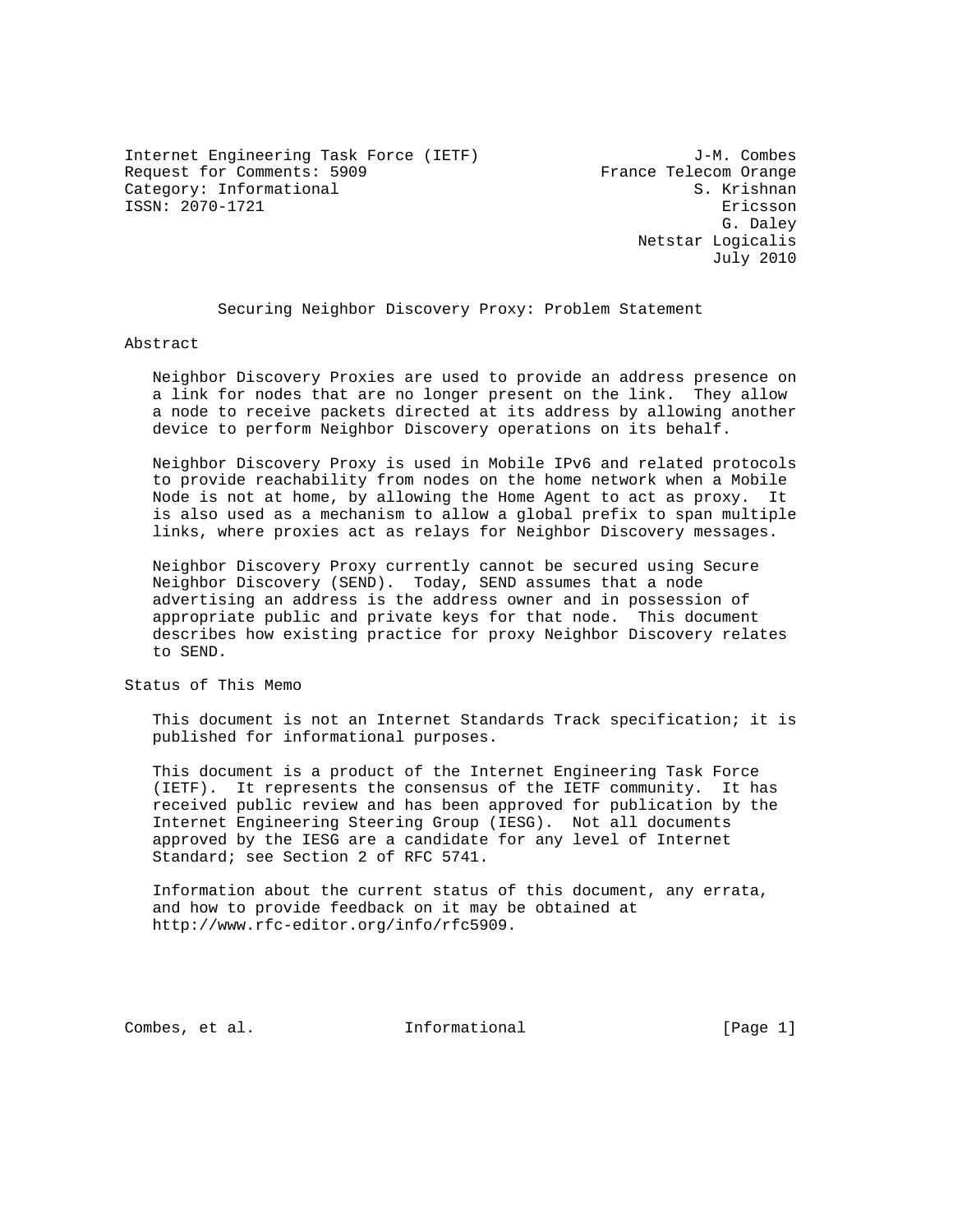# Copyright Notice

 Copyright (c) 2010 IETF Trust and the persons identified as the document authors. All rights reserved.

 This document is subject to BCP 78 and the IETF Trust's Legal Provisions Relating to IETF Documents

 (http://trustee.ietf.org/license-info) in effect on the date of publication of this document. Please review these documents carefully, as they describe your rights and restrictions with respect to this document. Code Components extracted from this document must include Simplified BSD License text as described in Section 4.e of the Trust Legal Provisions and are provided without warranty as described in the Simplified BSD License.

Combes, et al. 1nformational [Page 2]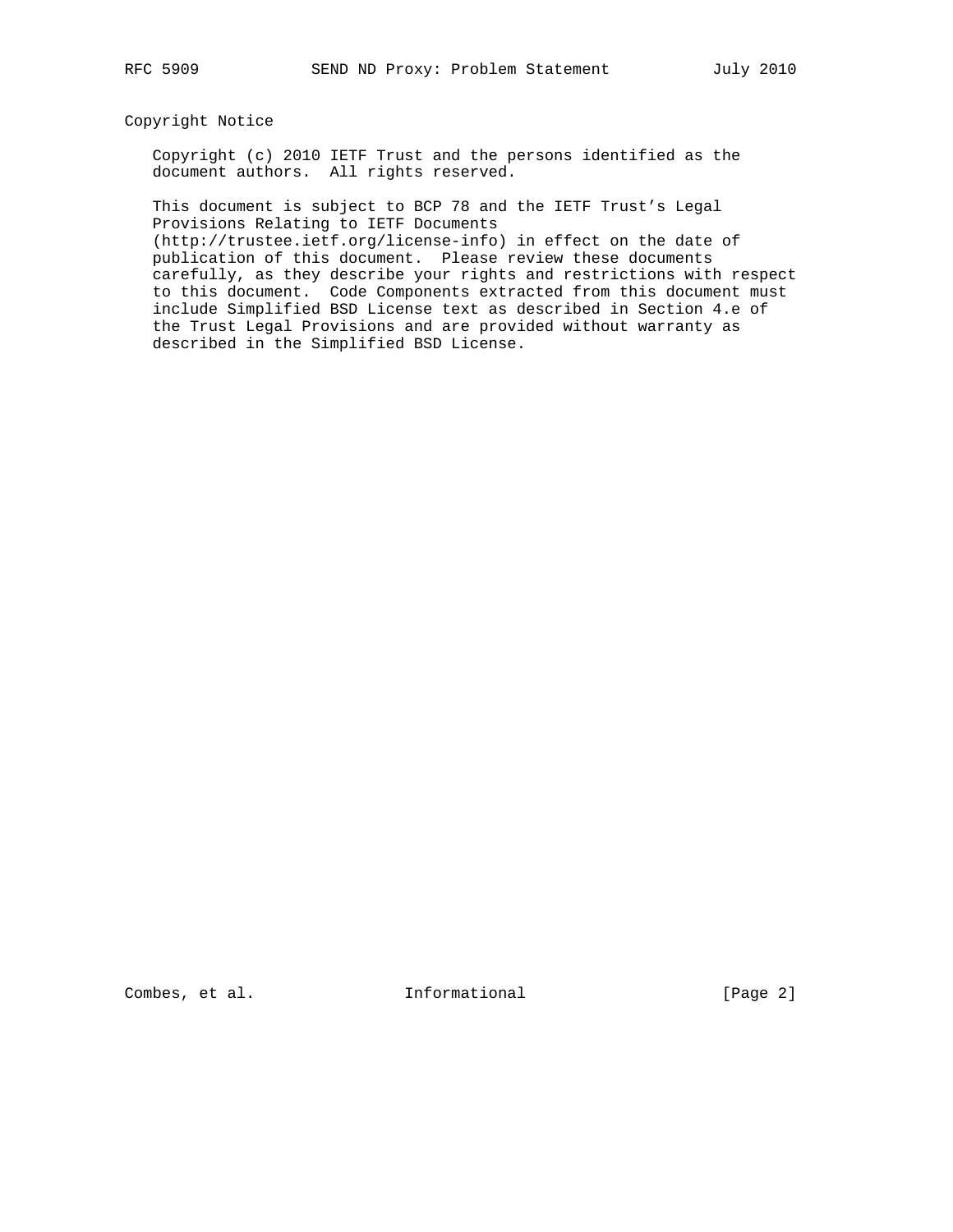# Table of Contents

| $1 \cdot$                                                                                                                                                                                                                                               |  | $\overline{3}$ |
|---------------------------------------------------------------------------------------------------------------------------------------------------------------------------------------------------------------------------------------------------------|--|----------------|
| 2.1<br>Scenarios<br>$\mathcal{L}^{(1)}$ . The set of the set of the set of the set of the set of the set of the set of the set of the set of the set of the set of the set of the set of the set of the set of the set of the set of the set of the set |  | $\overline{4}$ |
| IPv6 Mobile Nodes and Neighbor Discovery Proxy<br>2.1.                                                                                                                                                                                                  |  | $\overline{4}$ |
| 2.2. IPv6 Fixed Nodes and Neighbor Discovery Proxy                                                                                                                                                                                                      |  | $\overline{6}$ |
| 2.3. Bridge-Like ND Proxies                                                                                                                                                                                                                             |  | 6              |
| 3. Proxy Neighbor Discovery and SEND 9                                                                                                                                                                                                                  |  |                |
| CGA Signatures and Proxy Neighbor Discovery 9<br>3.1.                                                                                                                                                                                                   |  |                |
| 3.2.<br>Non-CGA Signatures and Proxy Neighbor Discovery 10                                                                                                                                                                                              |  |                |
| 3.3.                                                                                                                                                                                                                                                    |  |                |
| Securing Router Advertisements 11<br>3.4.                                                                                                                                                                                                               |  |                |
| 4. Potential Approaches to Securing Proxy ND 12                                                                                                                                                                                                         |  |                |
| Secured Proxy ND and Mobile IPv6 12<br>4.1.                                                                                                                                                                                                             |  |                |
| Mobile IPv6 and Router-Based Authorization 13<br>$4.1.1$ .                                                                                                                                                                                              |  |                |
| 4.1.2.<br>Mobile IPv6 and Per-Address Authorization 13                                                                                                                                                                                                  |  |                |
| 4.1.3. Cryptographic-Based Solutions 13                                                                                                                                                                                                                 |  |                |
| Solution Based on the 'Point-to-Point' Link Model 14<br>4.1.4.                                                                                                                                                                                          |  |                |
| 4.2. Secured Proxy ND and Bridge-Like Proxies 14                                                                                                                                                                                                        |  |                |
| 4.2.1.<br>Authorization Delegation 14                                                                                                                                                                                                                   |  |                |
| 4.2.2. Unauthorized Routers and Proxies 14                                                                                                                                                                                                              |  |                |
| 4.2.3. Multiple Proxy Spans 15                                                                                                                                                                                                                          |  |                |
| 4.2.4. Routing Infrastructure Delegation 15                                                                                                                                                                                                             |  |                |
| 4.2.5. Local Delegation 16                                                                                                                                                                                                                              |  |                |
| 4.2.6. Host Delegation of Trust to Proxies 17                                                                                                                                                                                                           |  |                |
| 4.3. Proxying Unsecured Addresses 17                                                                                                                                                                                                                    |  |                |
| Two or More Nodes Defending the Same Address 18<br>5.                                                                                                                                                                                                   |  |                |
| Security Considerations 19<br>б.                                                                                                                                                                                                                        |  |                |
| 6.1. Router Trust Assumption 19                                                                                                                                                                                                                         |  |                |
| 6.2. Certificate Transport 19                                                                                                                                                                                                                           |  |                |
| 6.3.                                                                                                                                                                                                                                                    |  |                |
|                                                                                                                                                                                                                                                         |  |                |
|                                                                                                                                                                                                                                                         |  |                |
| 8.1. Normative References 20                                                                                                                                                                                                                            |  |                |
| 8.2. Informative References 21                                                                                                                                                                                                                          |  |                |
|                                                                                                                                                                                                                                                         |  |                |

# 1. Introduction

 Neighbor Discovery Proxy is defined in IPv6 Neighbor Discovery [RFC4861]. It is used in networks where a prefix has to span multiple links [RFC4389] but also in Mobile IPv6 [RFC3775] (and so in Mobile-IPv6-based protocols like Network Mobility (NEMO) [RFC3963], Fast Handovers for Mobile IPv6 (FMIPv6) [RFC5568], or Hierarchical Mobile IPv6 (HMIPv6) [RFC5380]) and in the Internet Key Exchange Protocol (IKE) version 2 (IKEv2) [RFC4306]. It allows a device that is not physically present on a link to have another advertise its presence, and forward packets to the off-link device.

Combes, et al. 1nformational [Page 3]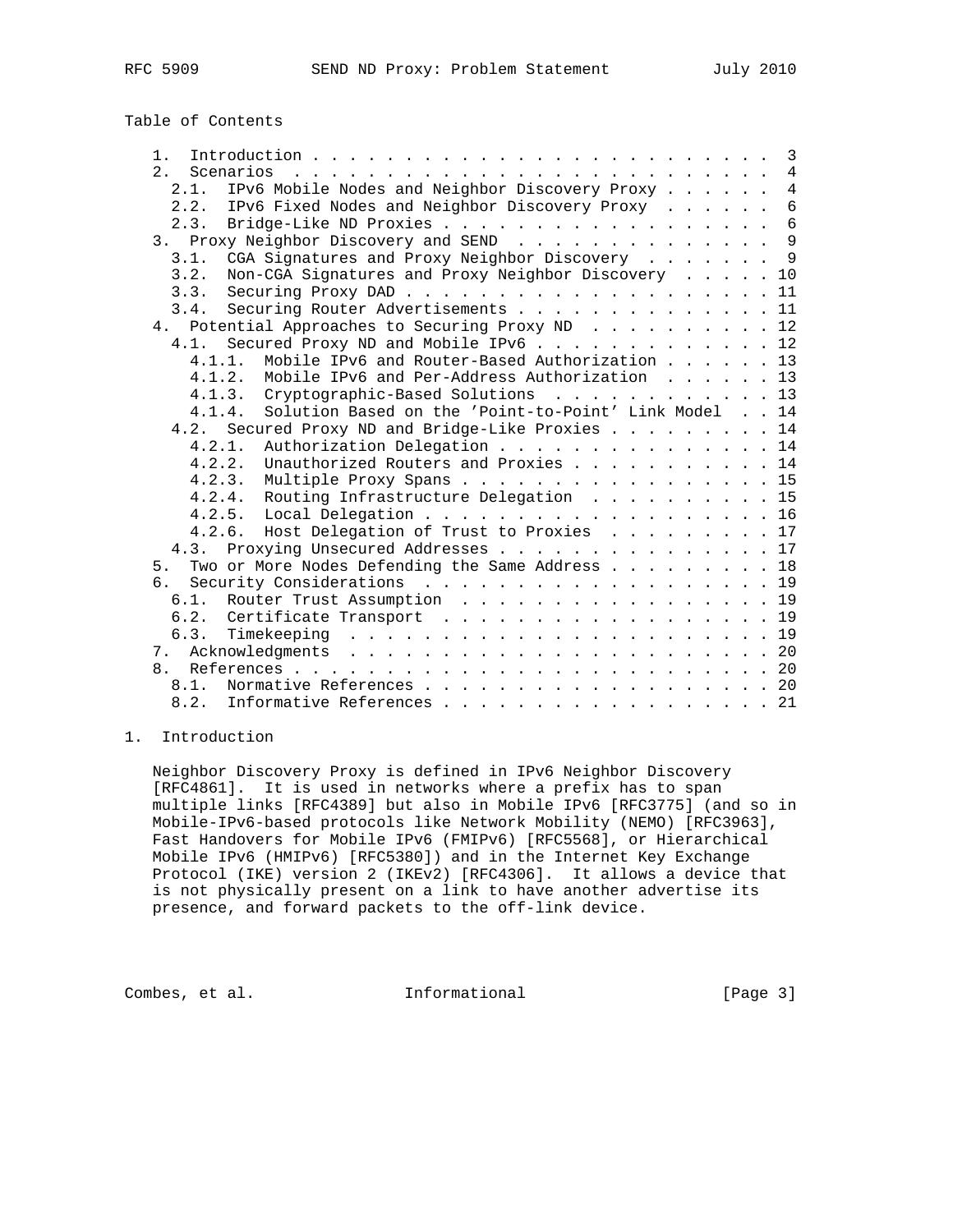Neighbor Discovery Proxy relies upon another device, the proxy, to monitor for Neighbor Solicitations (NSs), and answer with Neighbor Advertisements (NAs). These proxy Neighbor Advertisements direct data traffic through the proxy. Proxied traffic is then forwarded to the end destination.

# 2. Scenarios

 This section describes the different scenarios where the interaction between Secure Neighbor Discovery (SEND) and ND Proxy raises issues.

# 2.1. IPv6 Mobile Nodes and Neighbor Discovery Proxy

 The goal of IPv6 mobility is to allow nodes to remain reachable while moving around in the IPv6 Internet. The following text is focused on Mobile IPv6 but the issue raised by the interaction between SEND and ND Proxy may be the same with Mobile IPv6 based protocols (e.g., NEMO, HMIPv6).

 For Mobile IPv6 Mobile Nodes (MNs), it is necessary to keep existing sessions going or to allow new sessions even when one leaves the home network.

 In order to continue existing sessions, when nodes are present on the home link, the Proxy (i.e., the Home Agent in Mobile IPv6) sends an unsolicited NA to the all-nodes multicast address on the home link as specified [RFC3775].

 For new sessions, the Proxy, which listens to the MN's address responds with a Neighbor Advertisement that originates at its own IPv6 address and has the proxy's address as the Target Link-Layer Address, but contains the absent mobile in the Target Address field of the Neighbor Advertisement. In this case, SEND cannot be applied because the address in the Target Address field is not the same as the one in the Source Address field of the IP header.

 As seen in Figure 1, solicitors send a multicast solicitation to the solicited nodes multicast address (based on the unicast address) of the absent node (a mobile node that is away from the home link).

Combes, et al. 1nformational [Page 4]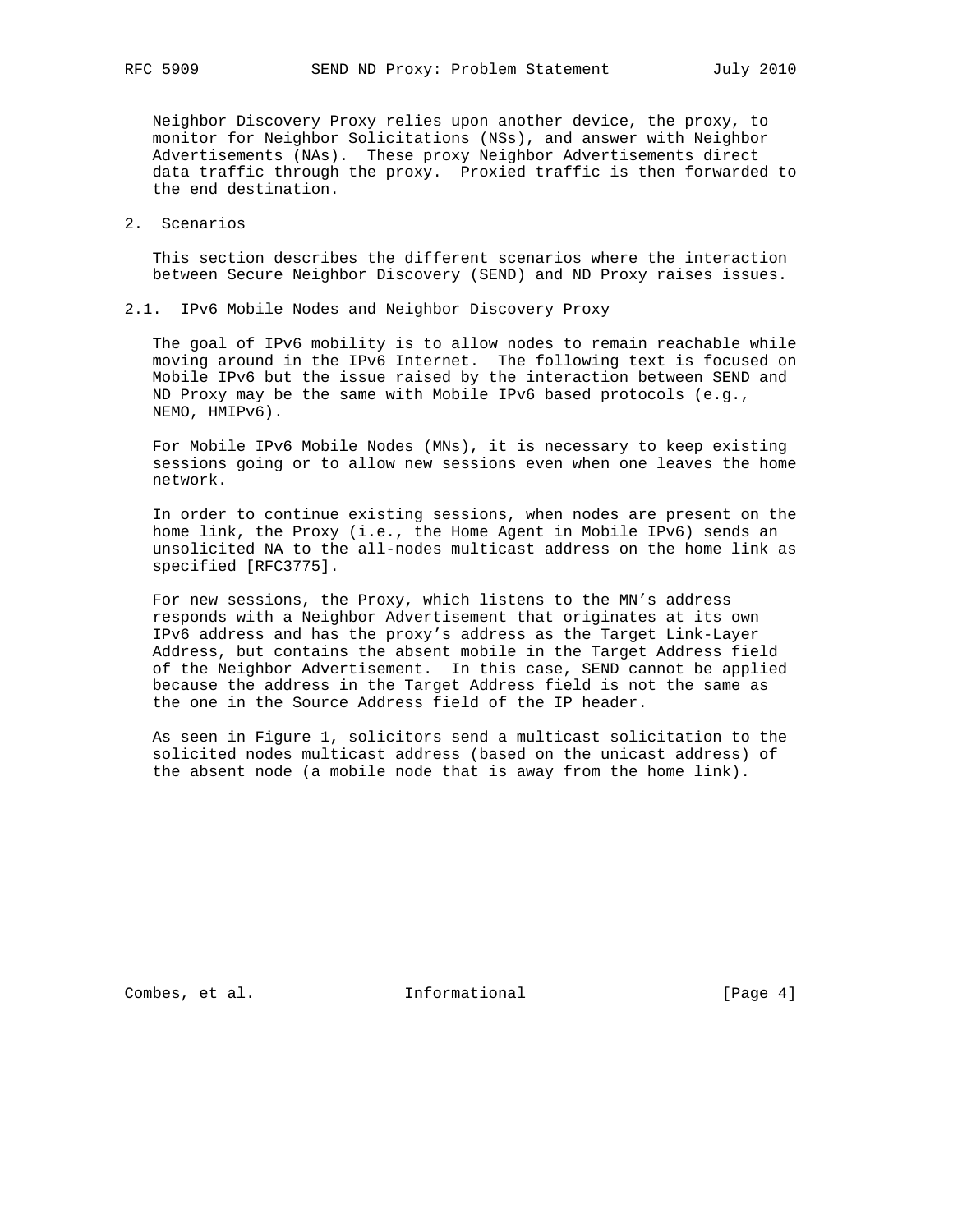Absent Mobile Proxy Solicitor

 $NS: SL3=S$ ,  $DL3=SOL(A)$ ,  $TA=A$  +-----+ SL2=s,DL2=sol(a),SLL=s | <================ | | | |================> +-----+ NA:SL3=P,DL3=S,TA=A, SL2=p,DL2=s,TLL=p

Legend:

| SL3: Source                                      | IPv6 Address |  | NS: Neighbor Solicitation  |
|--------------------------------------------------|--------------|--|----------------------------|
| DL3: Destination IPv6 Address                    |              |  | NA: Neighbor Advertisement |
| SL2: Source Link-Layer Address                   |              |  | RS: Router Solicitation    |
| DL2: Destination Link-Layer Address              |              |  | RA: Router Advertisement   |
| TA: Target Address                               |              |  |                            |
| SLL/TLL: Source/Target Link-Layer Address Option |              |  |                            |

#### Figure 1

 While at home, if the MN has configured Cryptographically Generated Addresses (CGAs) [RFC3972], it can secure establishment by its on link neighbors of Neighbor Cache Entries (NCEs) for its CGAs by using SEND [RFC3971]. SEND security requires a node sending Neighbor Advertisements for a given address to be in possession of the public/ private key pair that generated the address.

 When an MN moves away from the home link, a proxy has to undertake Neighbor Discovery signaling on behalf of the MN. In Mobile IPv6, the role of the proxy is undertaken by the Home Agent. While the Home Agent has a security association with the MN, it does not have access to the public/private key pair used to generate the MN's CGA. Thus, the Home Agent acting as an ND proxy cannot use SEND for the address it is proxying [RFC3971].

 When an MN moves from the home network to a visited network, the proxy will have to override the MN's existing Neighbor Cache Entries that are flagged as secure [RFC3971]. This is needed for the Home Agent to intercept traffic sent on-link to the MN that would otherwise be sent to the MN's link-layer address.

 With the current SEND specification, any solicitation or advertisement sent by the proxy will be unsecure and thus will not be able to update the MN's NCE for the home address because it is flagged as secured. These existing Neighbor Cache Entries will only time-out after Neighbor Unreachability Detection [RFC4861] concludes the Home Address is unreachable at the link layer recorded in the NCE.

Combes, et al. 1nformational [Page 5]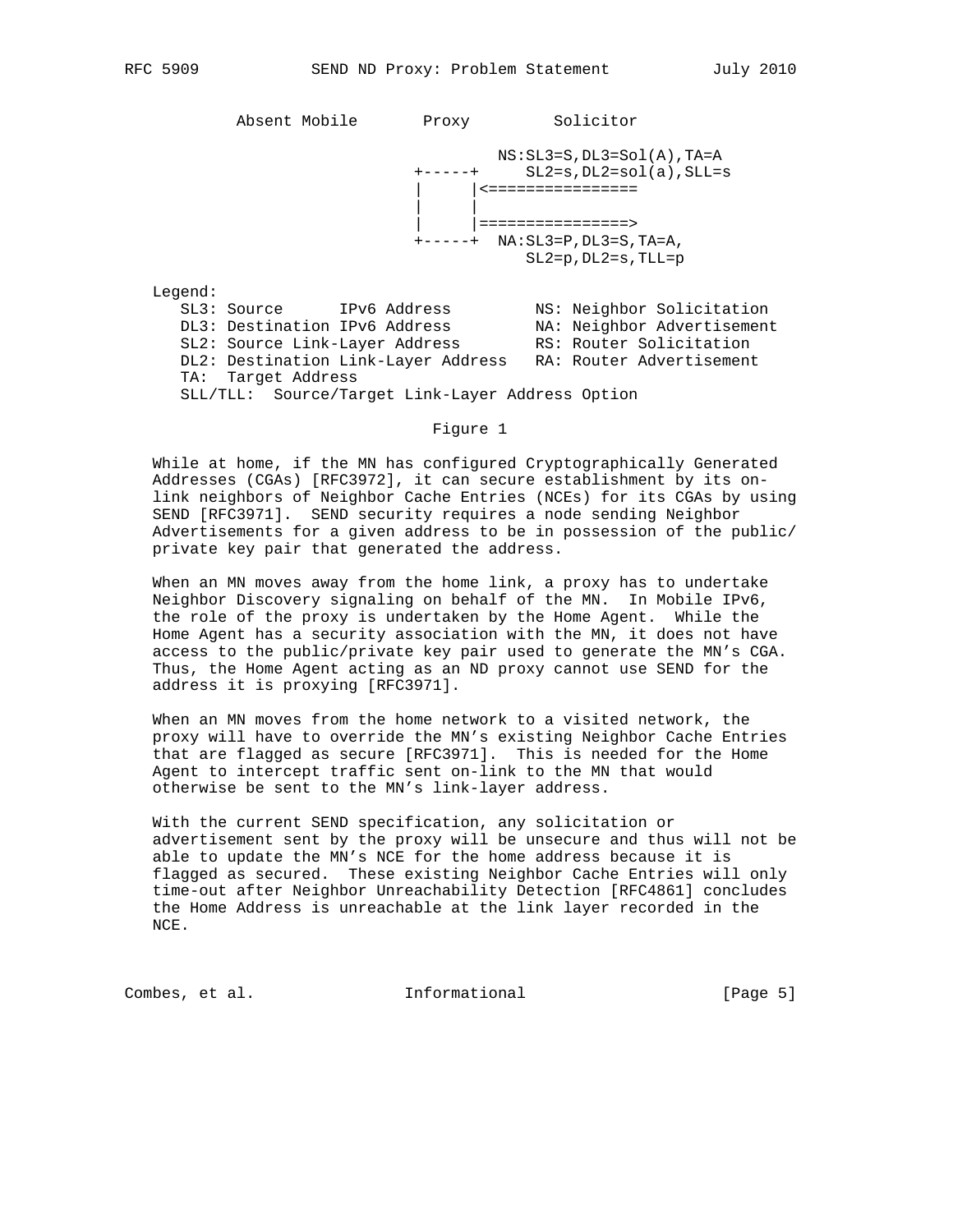Where secured proxy services are not able to be provided, a proxy's advertisement may be overridden by a rogue proxy without the receiving host realizing that an attack has occurred. This is identical to what happens in a network where SEND is not deployed.

# 2.2. IPv6 Fixed Nodes and Neighbor Discovery Proxy

 This scenario is a sub-case of the previous one. In this scenario, the IPv6 node will never be on the link where the ND messages are proxied. For example, an IPv6 node gains remote access to a network protected by a security gateway that runs IKEv2 [RFC4306]. When a node needs an IP address in the network protected by a security gateway, the security gateway assigns an address dynamically using Configuration Payload during IKEv2 exchanges. The security gateway then needs to receive packets sent to this address; one way to do so would be to proxy ND messages.

2.3. Bridge-Like ND Proxies

 The Neighbor Discovery (ND) Proxy specification [RFC4389] defines an alternative method to classic bridging. Just as with classic bridging, multiple link-layer segments are bridged into a single segment, but with the help of proxying at the IP layer rather than link-layer bridging. In this case, the proxy forwards messages while modifying their source and destination MAC addresses, and it rewrites their solicited and override flags and Link-Layer Address Options.

 This rewriting is incompatible with SEND signed messages for a number of reasons:

- o Rewriting elements within the message will break the digital signature.
- o The source IP address of each packet is the packet's origin, not the proxy's address. The proxy is unable to generate another signature for this address, as it doesn't have the CGA private key [RFC3971].

 Thus, proxy modification of SEND solicitations may require sharing of credentials between the proxied node and the proxying node or creation of new options with proxying capabilities.

 While bridge-like ND proxies aim to provide as little interference with ND mechanisms as possible, SEND has been designed to prevent modification or spoofing of advertisements by devices on the link.

Combes, et al. 1nformational [Page 6]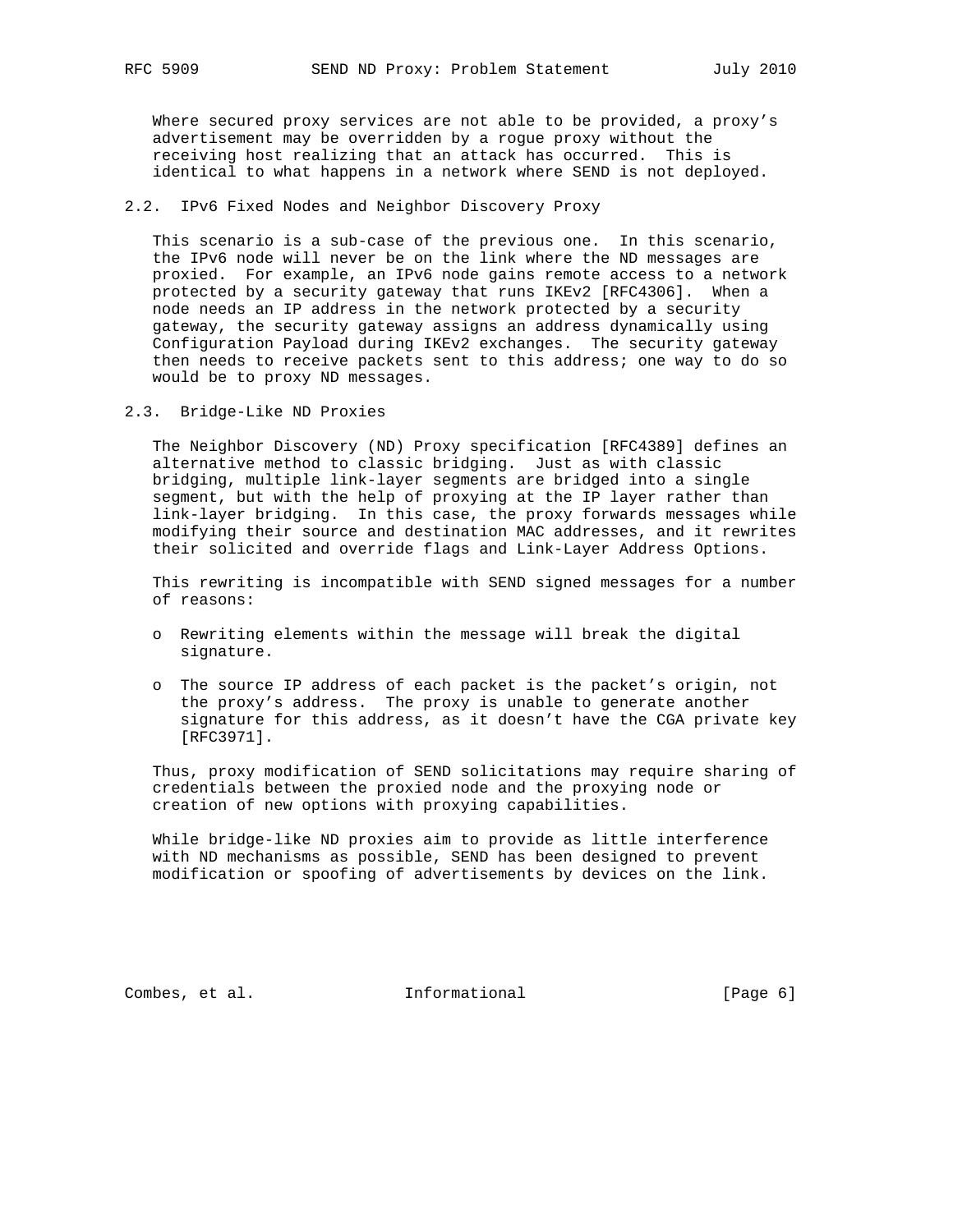Of particular note is the fact that ND Proxy performs a different kind of proxy Neighbor Discovery to Mobile IPv6 [RFC3775] [RFC4389]. RFC 3775 (Mobile IPv6) specifies that the Home Agent as proxy sends Neighbor Advertisements from its own address with the Target Address set to the absent Mobile Node's address. The Home Agent's own link layer address is placed in the Target Link-Layer Address Option [RFC3775]. On the other hand, ND Proxy resends messages containing their original address, even after modification (i.e., the IP source address remains the same) [RFC4389]. Figure 2 describes packet formats for proxy Neighbor solicitation and advertisement as specified by RFC 4389.

Advertiser Proxy Solicitor  $\verb!NS:SL3=S, DL3=Sol(A),TA=A, \qquad \qquad \verb!NS:SL3=S, DL3=Sol(A),TA=A,$  $\texttt{SL2=p,DL2=sol(a)}$  ,  $\texttt{SLL=p}$  +-----+  $\texttt{SL2=s,DL2=sol(a)}$  ,  $\texttt{SLL=s}$  <==================| |<================ | | ==================>| |================>  $\verb|NA:SL3=A,DL3=S,TA=A, \verb|++---+, NA:SL3=A,DL3=S,TA=A$  SL2=a,DL2=p,TLL=a SL2=p,DL2=s,TLL=p Legend: SL3: Source 1Pv6 Address MS: Neighbor Solicitation DL3: Destination IPv6 Address NA: Neighbor Advertisement SL2: Source Link-Layer Address DL2: Destination Link-Layer Address TA: Target Address

SLL/TLL: Source/Target Link-Layer Address Option

#### Figure 2

 In order to use the same security procedures for both ND Proxy and Mobile IPv6, changes may be needed to the proxying procedures in [RFC4389], as well as changes to SEND.

 An additional (and undocumented) requirement for bridge-like proxying is the operation of router discovery. Router discovery packets may similarly modify Neighbor Cache state, and require protection from SEND.

 In Figure 3, the router discovery messages propagate without modification to the router address, but elements within the message change. This is consistent with the description of Neighbor Discovery above.

Combes, et al. 1nformational [Page 7]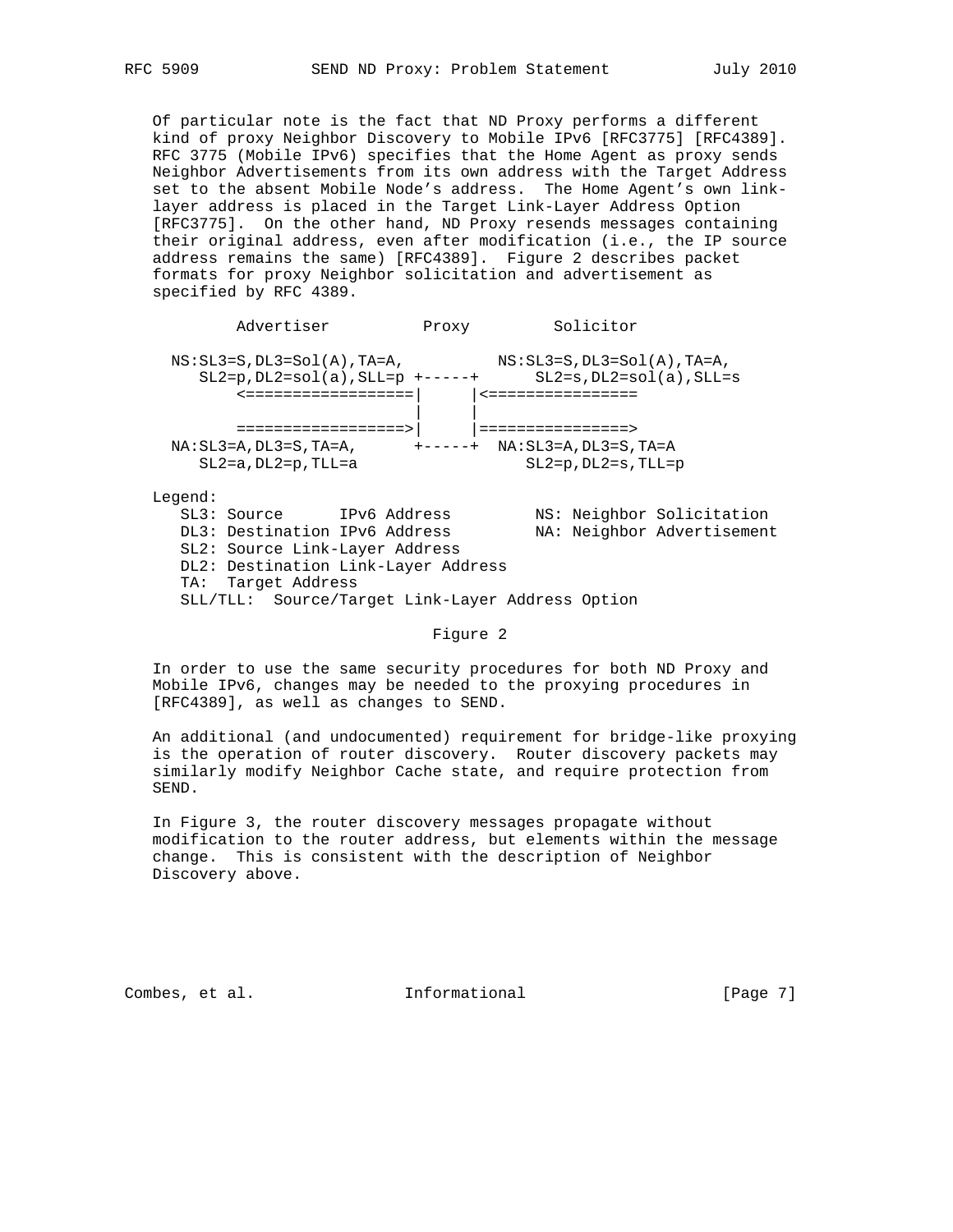Advertiser Proxy Solicitor RS: SL3=S, DL3=AllR, RS: SL3=S, DL3=AllR, SL2=p,DL2=allr,SLL=p +-----+ SL2=s,DL2=allr,SLL=s <==================| |<================ | | ==================>| |================> RA:SL3=A,DL3=S, +-----+ RA:SL3=A,DL3=S, SL2=a,DL2=p,SLL=a SL2=p,DL2=s,SLL=p Legend: SL3: Source 1Pv6 Address RS: Router Solicitation DL3: Destination IPv6 Address RA: Router Advertisement SL2: Source Link-Layer Address DL2: Destination Link-Layer Address TA: Target Address SLL/TLL: Source/Target Link-Layer Address Option

#### Figure 3

 Once again, these messages may not be signed with a CGA signature by the proxy, because it does not own the source address.

 Additionally, Authorization Delegation Discovery messages need to be exchanged for bridge-like ND proxies to prove their authority to forward. Unless the proxy receives explicit authority to act as a router, or the router knows of its presence, no authorization may be made. This explicit authorization requirement may be at odds with the zero configuration goal of ND proxying [RFC4389].

 An alternative (alluded to in an appendix of ND Proxy [RFC4389]) suggests that the proxy send Router Advertisements (RAs) from its own address. As described by ND Proxy, this is insufficient for providing proxied Neighbor Advertisement service, but may be matched with Neighbor solicitation and advertisement services using the proxy's source address in the same way as Mobile IPv6 [RFC4389] [RFC3775]. This means that all router and Neighbor advertisements would come from the proxied address, but may contain a target address that allows proxied Neighbor presence to be established with peers on other segments. Router discovery in this case has the identity of the original (non-proxy) router completely obscured in router discovery messages.

 The resultant proxy messages would have no identifying information indicating their origin, which means that proxying between multiple links would require state to be stored on outstanding solicitations (effectively a ND only NAT). This level of state storage may be undesirable.

Combes, et al. 1nformational [Page 8]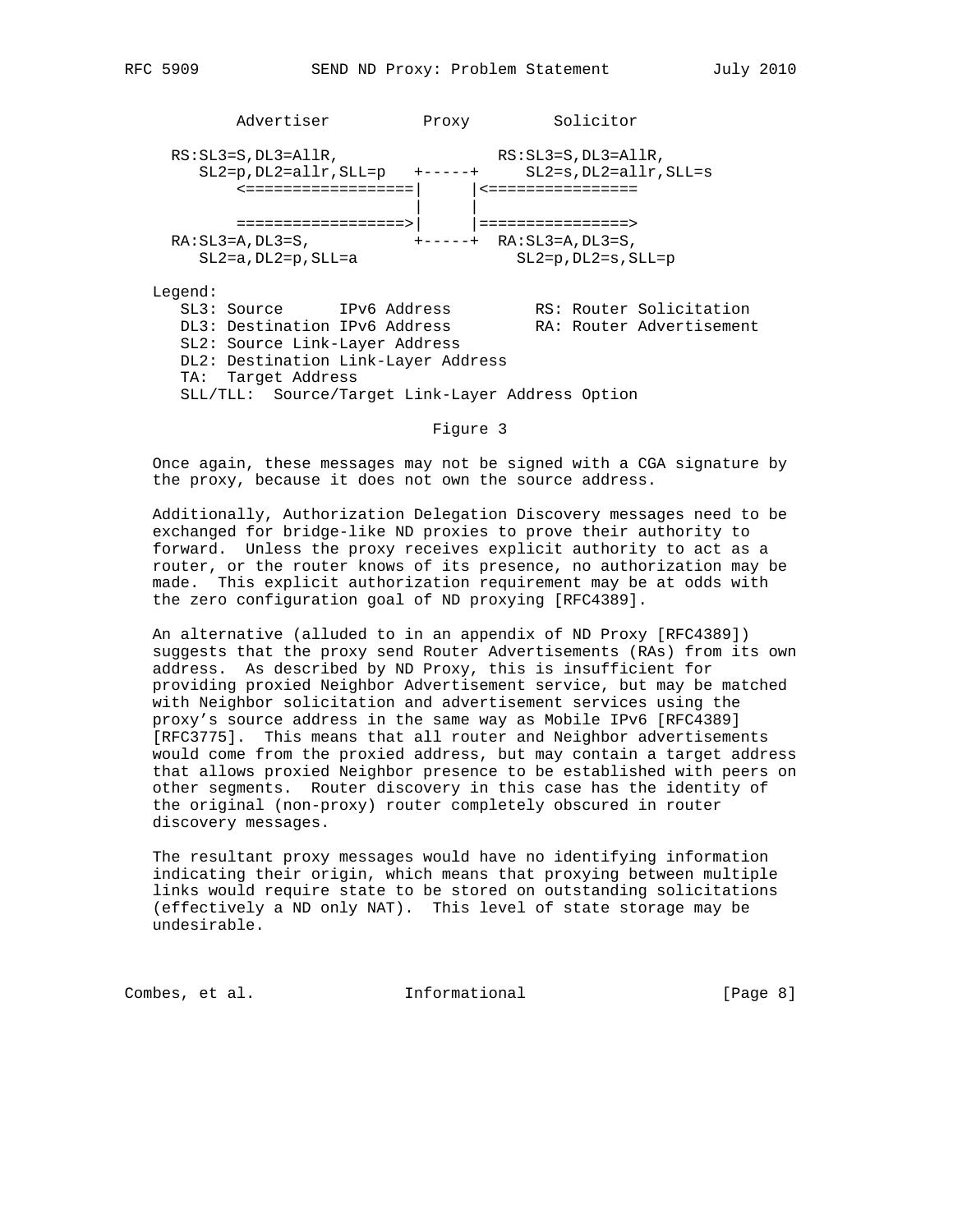Mobile IPv6 does not experience this issue when supplying its own address, since ND messages are never forwarded on to the absent node (the Home Agent having sufficient information to respond itself).

 Authorization from a router may still be required for Router Advertisement, and will be discussed in Section 4.2.

3. Proxy Neighbor Discovery and SEND

 There are currently no existing secured Neighbor Discovery procedures for proxied addresses, and all Neighbor Advertisements from SEND nodes are required to have equal source and target addresses, and be signed by the transmitter (Section 7.4 of [RFC3971]).

 Signatures over SEND messages are required to be applied on the CGA source address of the message, and there is no way of indicating that a message is proxied.

 Even if the message is able to be transmitted from the original owner, differences in link-layer addressing and options require modification by a proxy. If a message is signed with a CGA-based signature, the proxy is unable to regenerate a signature over the changed message as it lacks the keying material.

 Therefore, a router wishing to provide proxy Neighbor Advertisement service cannot use existing SEND procedures on those messages.

 A host may wish to establish a session with a device that is not on link but is proxied. As a SEND host, it prefers to create Neighbor Cache Entries using secured procedures. Since SEND signatures cannot be applied to an existing proxy Neighbor Advertisement, it must accept non-SEND advertisements in order to receive proxy Neighbor Advertisements.

 Neighbor Cache spoofing of another node therefore becomes trivial, as any address may be proxy-advertised to the SEND node, and overridden only if the node is there to protect itself. When a node is present to defend itself, it may also be difficult for the solicitor determine the difference between a proxy-spoofing attack, and a situation where a proxied device returns to a link and overrides other proxy advertisers [RFC4861].

3.1. CGA Signatures and Proxy Neighbor Discovery

 SEND defines one public-key and signature format for use with Cryptographically Generated Addresses (CGAs) [RFC3972]. CGAs are intended to tie address ownership to a particular public/private key pair.

Combes, et al. 1nformational [Page 9]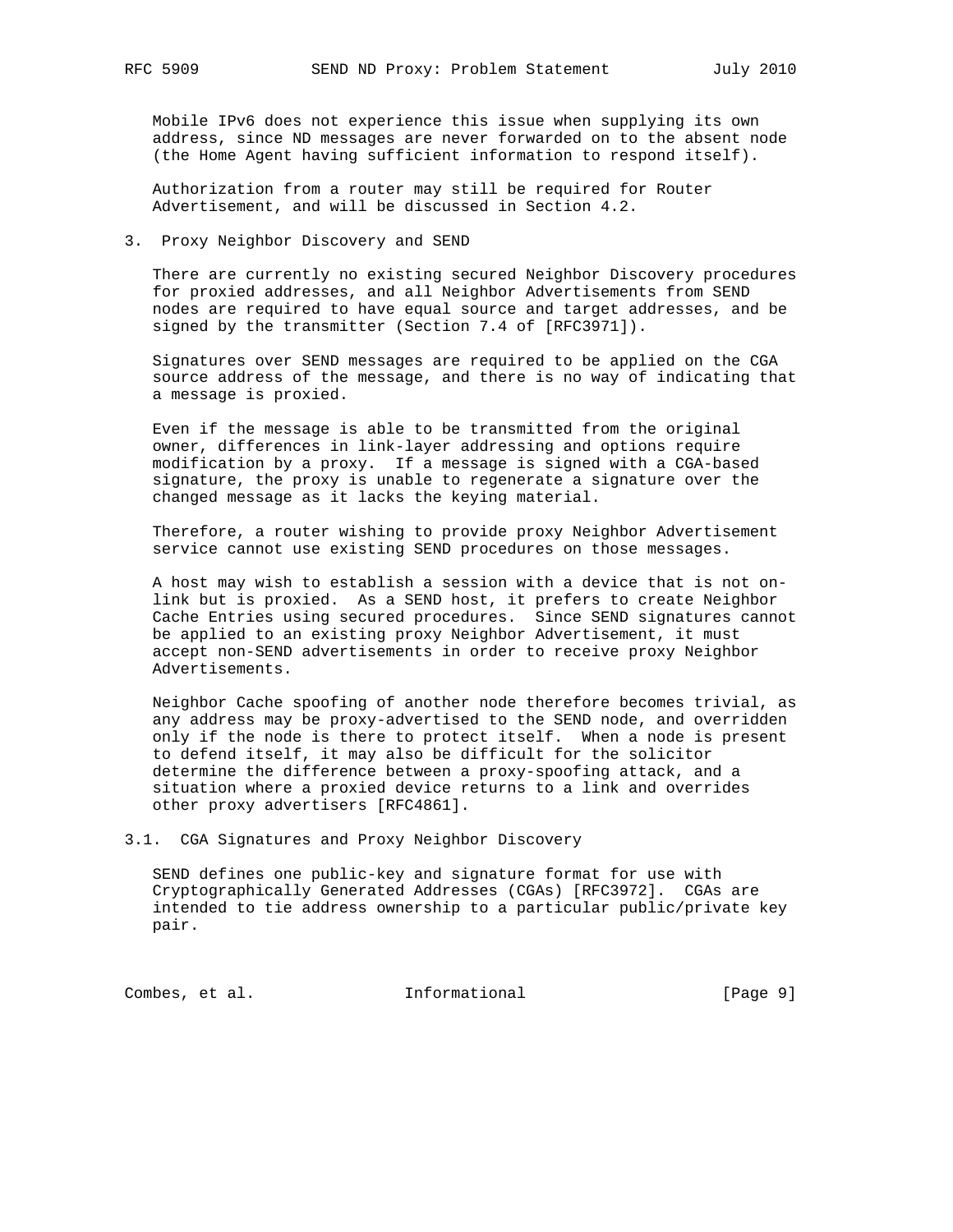In SEND as defined today, Neighbor Discovery messages (including the IP Addresses from the IPv6 header) are signed with the same key used to generate the CGA. This means that message recipients have proof that the signer of the message owned the address.

 When a proxy replaces the message's source IPv6 address with its own CGA, the existing CGA option and RSA signature option would need to be replaced with ones that correspond to the CGA of the proxy. To be valid according to the SEND specification, the Target Address of the Neighbor Advertisement message would need to be replaced also to be equal to the Source Address [RFC3971].

 Additional authorization information may be needed to prove that the proxy is indeed allowed to advertise for the target address, as is described in Section 4.

3.2. Non-CGA Signatures and Proxy Neighbor Discovery

 Where a proxy retains the original source address in a proxied message, existing security checks for SEND will fail, since fields within the message will be changed. In order to achieve secured proxy Neighbor Discovery in this case, extended authorization mechanisms may be needed for SEND.

 SEND provides mechanisms for extension of SEND to non-CGA-based authorization. Messages are available for Authorization Delegation Discovery, which is able to carry arbitrary PKIX/X.509 certificates [RFC5280].

 There is, however, no specification of keying information option formats analogous to the SEND CGA Option [RFC3971]. The existing option allows a host to verify message integrity by specifying a key and algorithm for digital signature, without providing authorization via mechanisms other than CGA ownership.

 The digital signature in SEND is transported in the RSA Signature Option. As currently specified, the signature operation is performed over a CGA Message type, and allows for CGA verification. Updating the signature function to support non-CGA operations may be necessary.

 Within SEND, more advanced functions such as routing may be authorized by certificate path verification using Authorization Delegation Discovery.

 With non-CGA signatures and authentication, certificate contents for authorization may need to be determined, as outlined in Section 4.

Combes, et al. 1nformational [Page 10]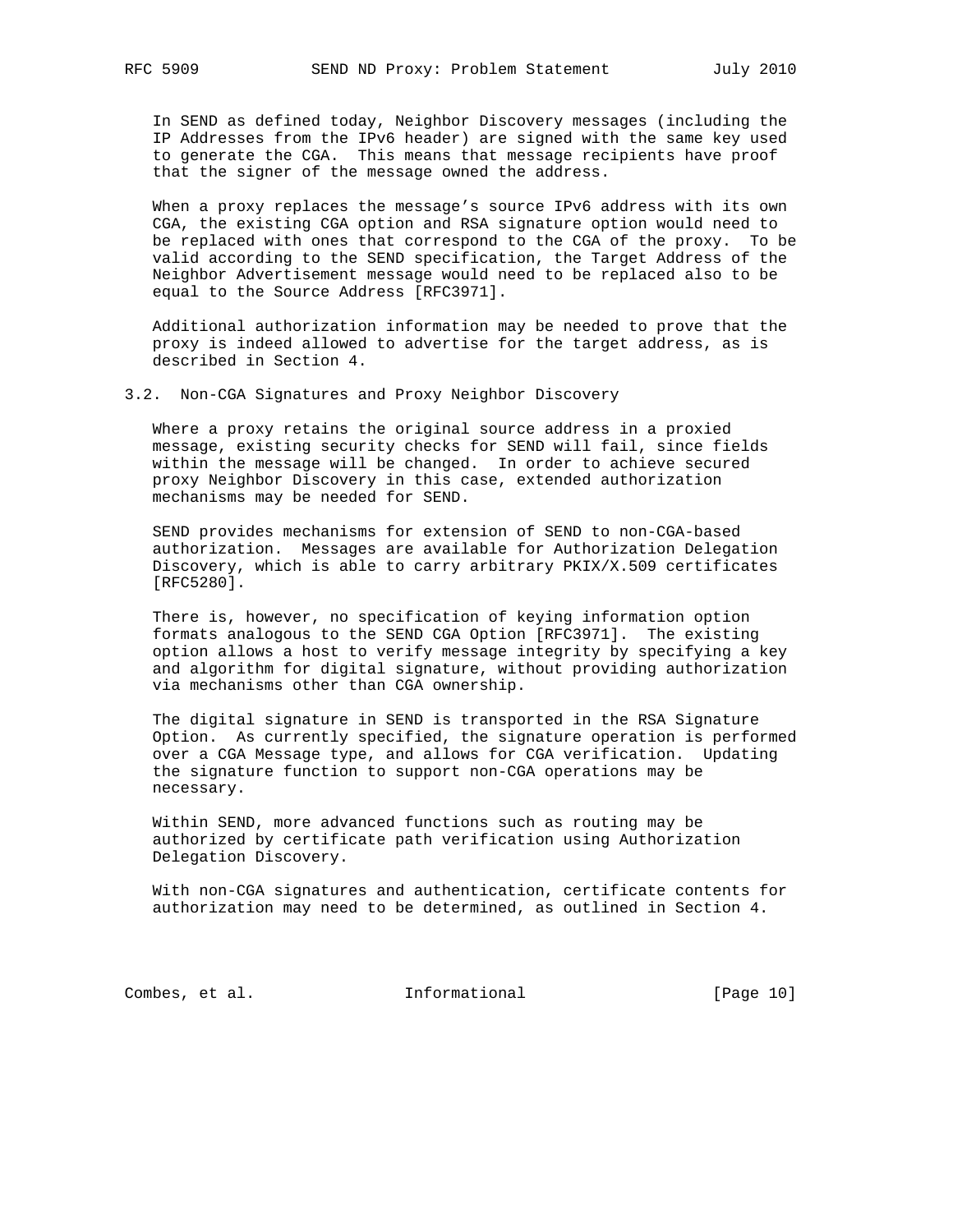While SEND provides for extensions to new non-CGA methods, existing SEND hosts may silently discard messages with unverifiable RSA signature options (Section 5.2.2 of [RFC3971]), if configured only to accept SEND messages. In cases where unsecured Neighbor Cache Entries are still accepted, messages from new algorithms will be treated as unsecured.

# 3.3. Securing Proxy DAD

 Initiation of proxy Neighbor Discovery also requires Duplicate Address Detection (DAD) checks of the address [RFC4862]. These DAD checks need to be performed by sending Neighbor Solicitations, from the unspecified source address, with the target being the proxied address.

 In existing SEND procedures, the address that is used for CGA tests on DAD NS is the target address. A Proxy that originates this message while the proxied address owner is absent is unable to generate a CGA-based signature for this address and must undertake DAD with an unsecured NS. It may be possible that the proxy can ensure that responding NAs are secured though.

 Where bridge-like ND proxy operations are being performed, DAD NSs may be copied from the original source, without modification (considering they have an unspecified source address and contain no link-layer address options) [RFC4389].

 If non-CGA-based signatures are available, then the signature over the DAD NS doesn't need to have a CGA relationship to the Target Address, but authorization for address configuration needs to be shown using certificates.

 In case there is a DAD collision between two SEND nodes on different interfaces of the proxy, it is possible that the proxy may not have the authority to modify the NA defending the address. In this case, the proxy still needs to modify the NA and pass it onto the other interfaces even if it will fail SEND verification on the receiving node.

# 3.4. Securing Router Advertisements

 While Router Solicitations are protected in the same manner as Neighbor Solicitations, the security for Router Advertisements is mainly based on the use of certificates. Even though the mechanism for securing RAs is different, the problems that arise due to the modification of the L2 addresses are exactly the same: the proxy needs to have the right security material (e.g., certificate) to sign the RA messages after modification.

Combes, et al. 1nformational [Page 11]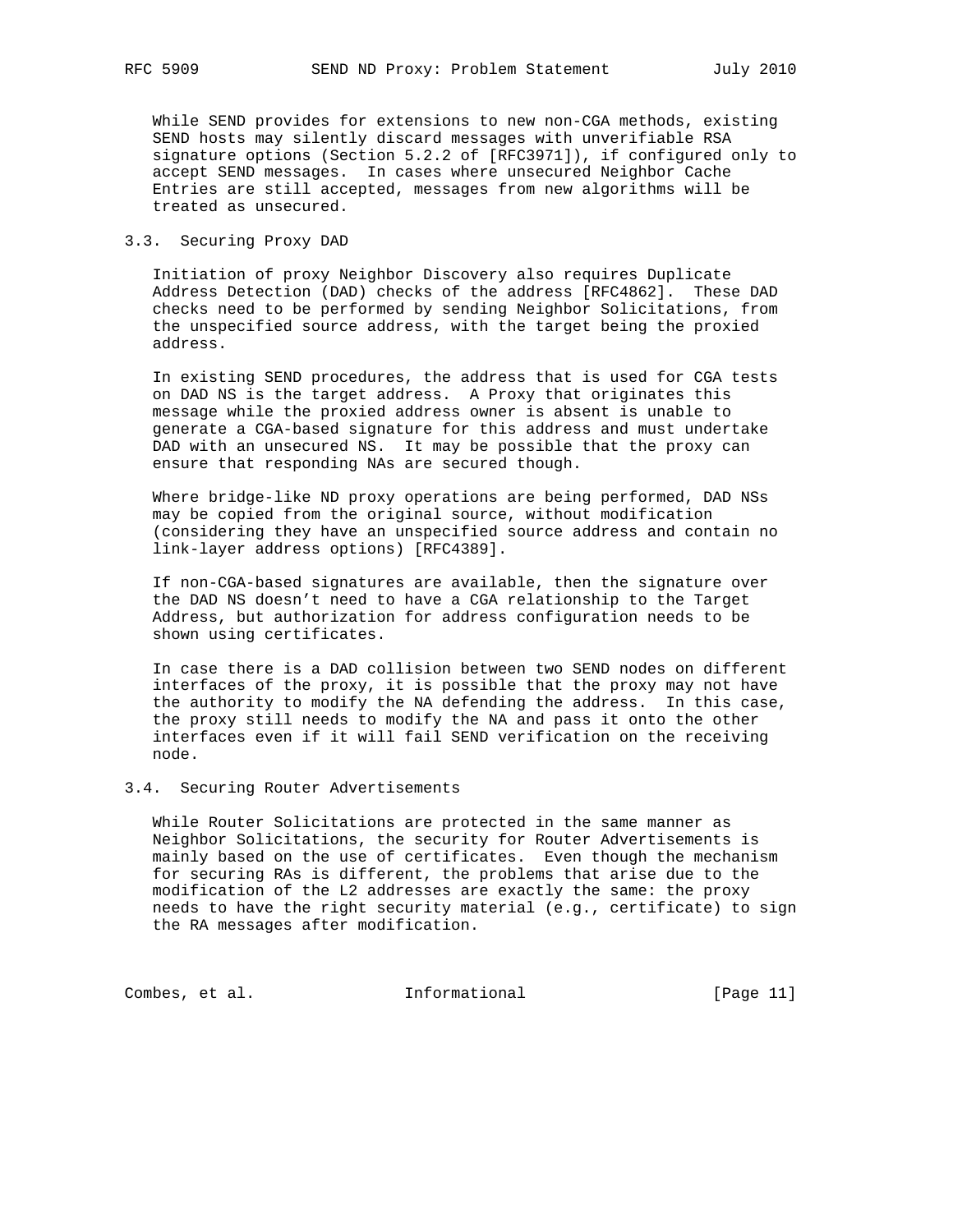#### 4. Potential Approaches to Securing Proxy ND

 SEND nodes already have the concept of delegated authority through requiring external authorization of routers to perform their routing and advertisement roles. The authorization of these routers takes the form of delegation certificates.

 Proxy Neighbor Discovery requires a delegation of authority (on behalf of the absent address owner) to the proxier. Without this authority, other devices on the link have no reason to trust an advertiser.

 For bridge-like proxies, it is assumed that there is no preexisting trust between the host owning the address and the proxy. Therefore, authority may necessarily be dynamic or based on topological roles within the network [RFC4389].

 Existing trust relationships lend themselves to providing authority for proxying in two alternative ways.

 First, the SEND router authorization mechanisms described above provide delegation from the organization responsible for routing in an address domain to the certified routers. It may be argued that routers so certified may be trusted to provide service for nodes that form part of a link's address range, but are themselves absent. Devices which are proxies could either be granted the right to proxy by the network's router, or be implicitly allowed to proxy by virtue of being an authorized router.

 Second, where the proxied address is itself a CGA, the holder of the public and private keys is seen to be authoritative about the address's use. If this address owner was able to sign the proxier's address and public key information, it would be possible to identify that the proxy is known and trusted by the CGA address owner for proxy service. This method requires that the proxied address know or learn the proxy's address and public key, and that the certificate signed by the proxied node's is passed to the proxy, either while they share the same link, or at a later stage.

 In both methods, the original address owner's advertisements need to override the proxy if it suddenly returns, and therefore timing and replay protection from such messages need to be carefully considered.

4.1. Secured Proxy ND and Mobile IPv6

 Mobile IPv6 has a security association between the Mobile Node and Home Agent. The Mobile Node sends a Binding Update to the Home Agent, to indicate that it is not at home. This implies that the

Combes, et al. 1nformational [Page 12]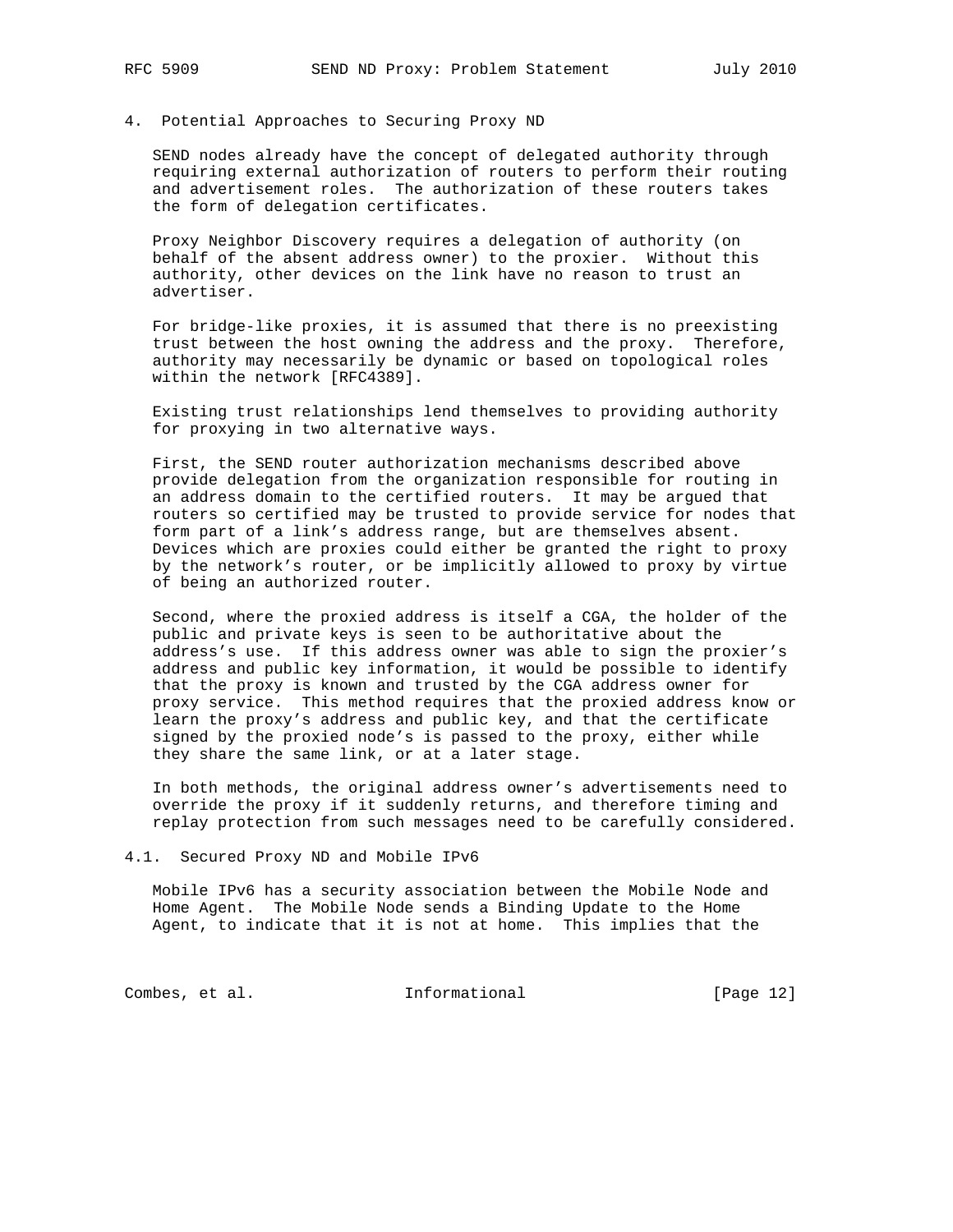Mobile Node wishes the Home Agent to begin proxy Neighbor Discovery operations for its home address(es).

4.1.1. Mobile IPv6 and Router-Based Authorization

 A secured Proxy Neighbor Advertisements proposal based on existing router trust would require no explicit authorization signaling between HA and MN to allow proxying. Hosts on the home link will believe proxied advertisements solely because they come from a trusted router.

 Where the home agent operates as a router without explicit trust to route from the advertising routing infrastructure (such as in a home, with a router managed by an ISP), more explicit proxying authorization may be required, as described in Section 4.2.

4.1.2. Mobile IPv6 and Per-Address Authorization

 Where proxy Neighbor Discovery is delegated by the MN to the home agent, the MN needs to learn the public key for the Home Agent, so that it can generate a certificate authorizing the public/private key pair to be used in proxying. It may conceivably do this using Certificate Path Solicitations either over a home tunnel, when it is away from home, or during router discovery while still at home [RFC3971] [RFC3775].

 When sending its Binding Update to the HA, the MN would need to provide a certificate containing the subject's (i.e., proxy HA's) public key and address, the issuer's (i.e., MN's) CGA and public key, and timestamps indicating when the authority began and when it ends. This certificate would need to be transmitted at binding time. Messaging or such an exchange mechanism would have to be developed.

4.1.3. Cryptographic-Based Solutions

 Specific cryptographic algorithms may help to allow trust between entities of a same group.

 This is the case, for example, with ring signature algorithms. These algorithms generate a signature using the private key of any member from the same group, but to verify the signature the public keys of all group members are required. Applied to SEND, the addresses are cryptographically generated using multiple public keys, and the Neighbor Discovery messages are signed with an RSA ring signature [RING]. (Note that the cryptographic algorithms that are the foundation for [RING] and other similar solutions are not widely accepted in the security community; additional research is needed before a Standards Track protocol could be developed.)

Combes, et al. 1nformational [Page 13]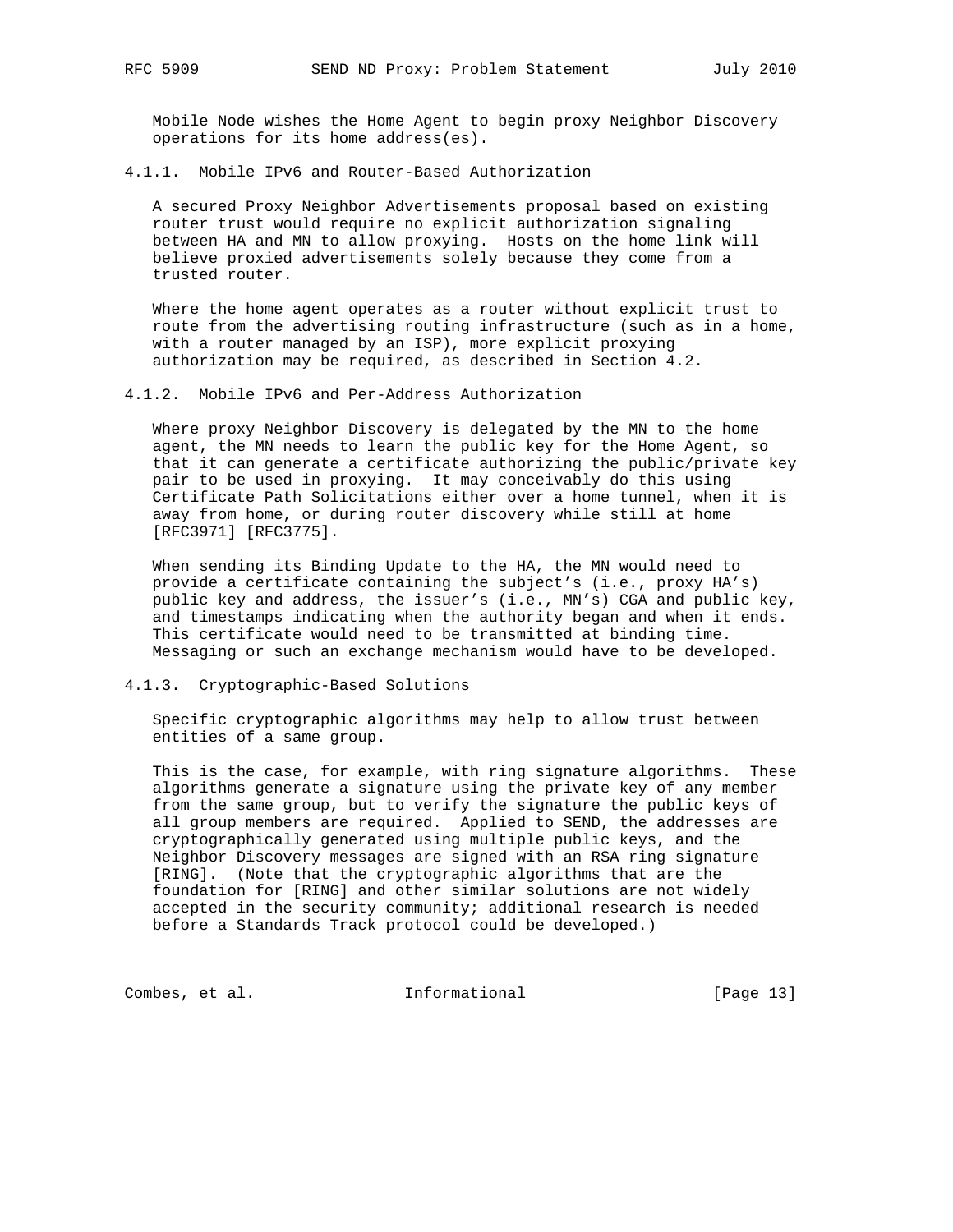4.1.4. Solution Based on the 'Point-to-Point' Link Model

Another approach is to use the 'Point-to-Point' link model.

 In this model, one prefix is provided per MN, and only an MN and the HA are on a same link. The consequence is the HA no longer needs to act as ND Proxy.

 One way to design such a solution is to use virtual interfaces, on the MN and the HA, and a virtual link between them. Addresses generated on the virtual interfaces will only be advertised on the virtual link. For Mobile IPv6, this results in a virtual Home Network where the MN will never come back.

4.2. Secured Proxy ND and Bridge-Like Proxies

 In link-extension environments, the role of a proxy is more explicitly separated from that of a router. In SEND, routers may expect to be authorized by the routing infrastructure to advertise and may provide this authority to hosts in order to allow them to change forwarding state.

 Proxies are not part of the traditional infrastructure of the Internet, and hosts or routers may not have an explicit reason to trust them, except that they can forward packets to regions where otherwise those hosts or routers could not reach.

4.2.1. Authorization Delegation

 If a proxy can convince a device that it should be trusted to perform proxying function, it may require that device to vouch for its operation in dealing with other devices. It may do this by receiving a certificate, signed by the originating device that the proxy is believed capable of proxying under certain circumstances.

 This allows nodes receiving proxied Neighbor Discovery packets to quickly check if the proxy is authorized for the operation. There are several bases for such trust, and requirements in proxied environments, which are discussed below.

#### 4.2.2. Unauthorized Routers and Proxies

 Routers may be advertising on networks without any explicit authorization, and SEND hosts will register these routers if there are no other options [RFC3971]. While proxies may similarly attempt to advertise without authority, this provides no security for the routing infrastructure. Any device can be setup as a SEND proxy/ router so long as it signs its own ND messages from its CGA.

Combes, et al. 1nformational [Page 14]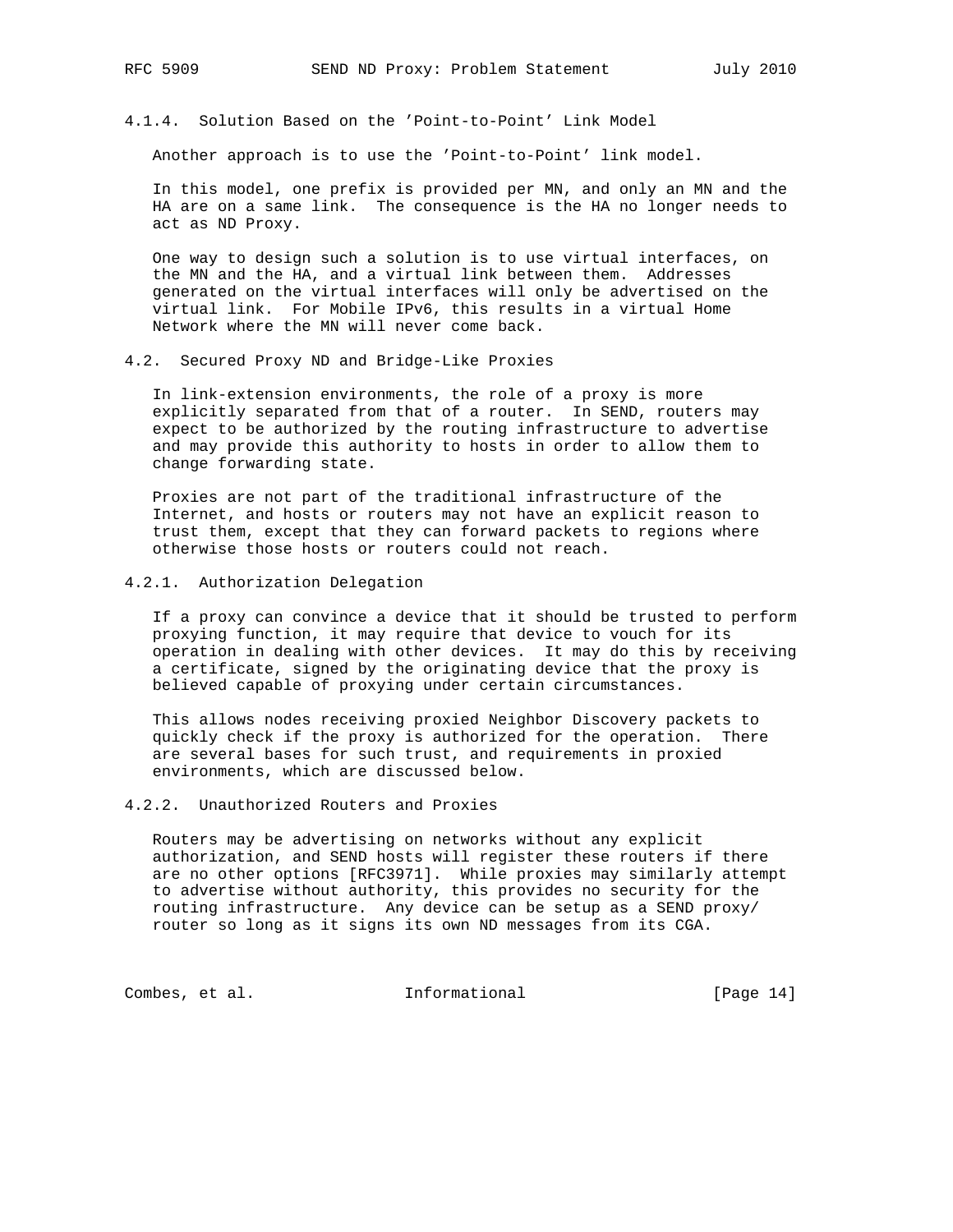This may not help in the case that a proxy attempts to update Neighbor Cache Entries for a SEND node that moves between links, since the SEND node's authority to advertise its own CGA address would not be superseded by a proxy with no credentials.

# 4.2.3. Multiple Proxy Spans

 Proxies may have multiple levels of nesting, which allow the network to connect between non-adjacent segments.

 In this case, authority delegated at one point will have to be redelegated (possibly in a diluted form) to proxies further away from the origin of the trust.



#### Figure 4

 As shown in Figure 4, the Proxy A needs to redelegate authority to proxy for T to Proxy B; this allows it to proxy advertisements that target T back to D.

4.2.4. Routing Infrastructure Delegation

 Where it is possible for the proxy to pre-establish trust with the routing infrastructure, or at least to the local router, it may be possible to authorize proxying as a function of routing within the subnet. The router or CA may then be able to certify proxying for only a subset of the prefixes for which it is itself certified.

 If a router or CA provides certification for a particular prefix, it may be able to indicate that only proxying is supported, so that Neighbor Cache Entries of routers connected to Internet infrastructure are never overridden by the proxy, if the router is present on a segment.

Combes, et al. 1nformational [Page 15]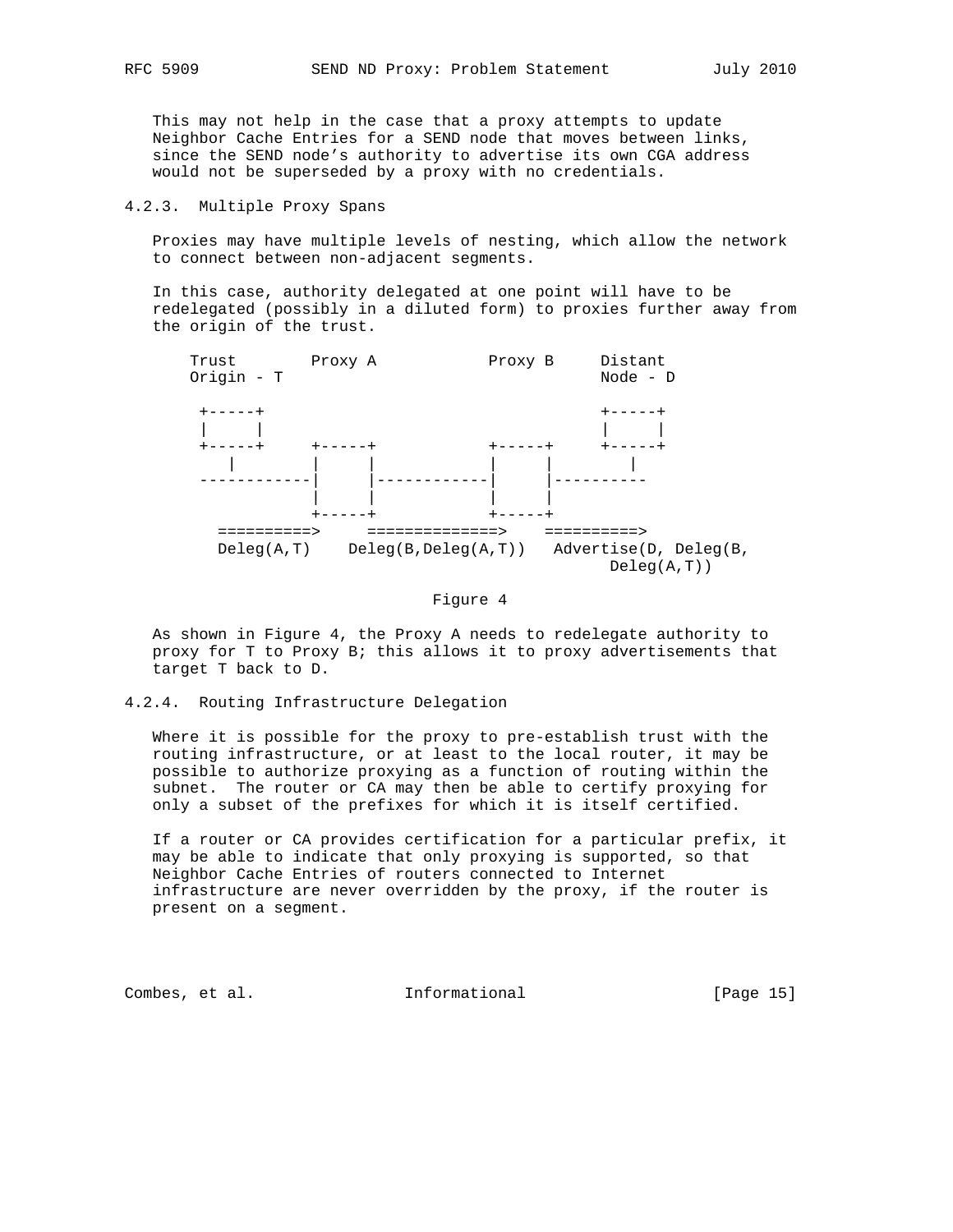Hosts understanding such certificates may allow authorized proxies and routers to override the host when assuming proxy roles, if the host is absent.

 Proxy certificate signing could be done either dynamically (requiring exchanges of identity and authorization information) or statically when the network is set up.

#### 4.2.5. Local Delegation

 Where no trust tie exists between the authority that provides the routing infrastructure and the provider of bridging and proxying services, it may still be possible for SEND hosts to trust the bridging provider to authorize proxying operations.

 SEND itself requires that routers be able to show authorization, but doesn't require routers to have a single trusted root.

 A local bridging/proxying authority trust delegation may be possible. It would be possible for this authority to pass out local-use certificates, allowing proxying on a specific subnet or subnets, with a separate authorization chain to those subnets for the routers with Internet access.

 This would require little modification to SEND, other than the addition of router-based proxy authority (as in Section 4.2.4), and proxies would in effect be treated as routers by SEND hosts [RFC3971]. Distribution of keying and trust material for the initial bootstrap of proxies would not be provided though (and may be static).

 Within small domains, key management and distribution may be a tractable problem, so long as these operations are simple enough to perform.

 Since these domains may be small, it may be necessary to provide certificate chains for trust anchors that weren't requested in Certificate Path Solicitations, if the proxy doesn't have a trust chain to any requested trust anchor.

 This is akin to 'suggesting' an appropriate trusted root. It may allow for user action in allowing trust extension when visiting domains without ties to a global keying infrastructure. In this case, the trust chain would have to start with a self-signed certificate from the original CA.

Combes, et al. 1nformational [Page 16]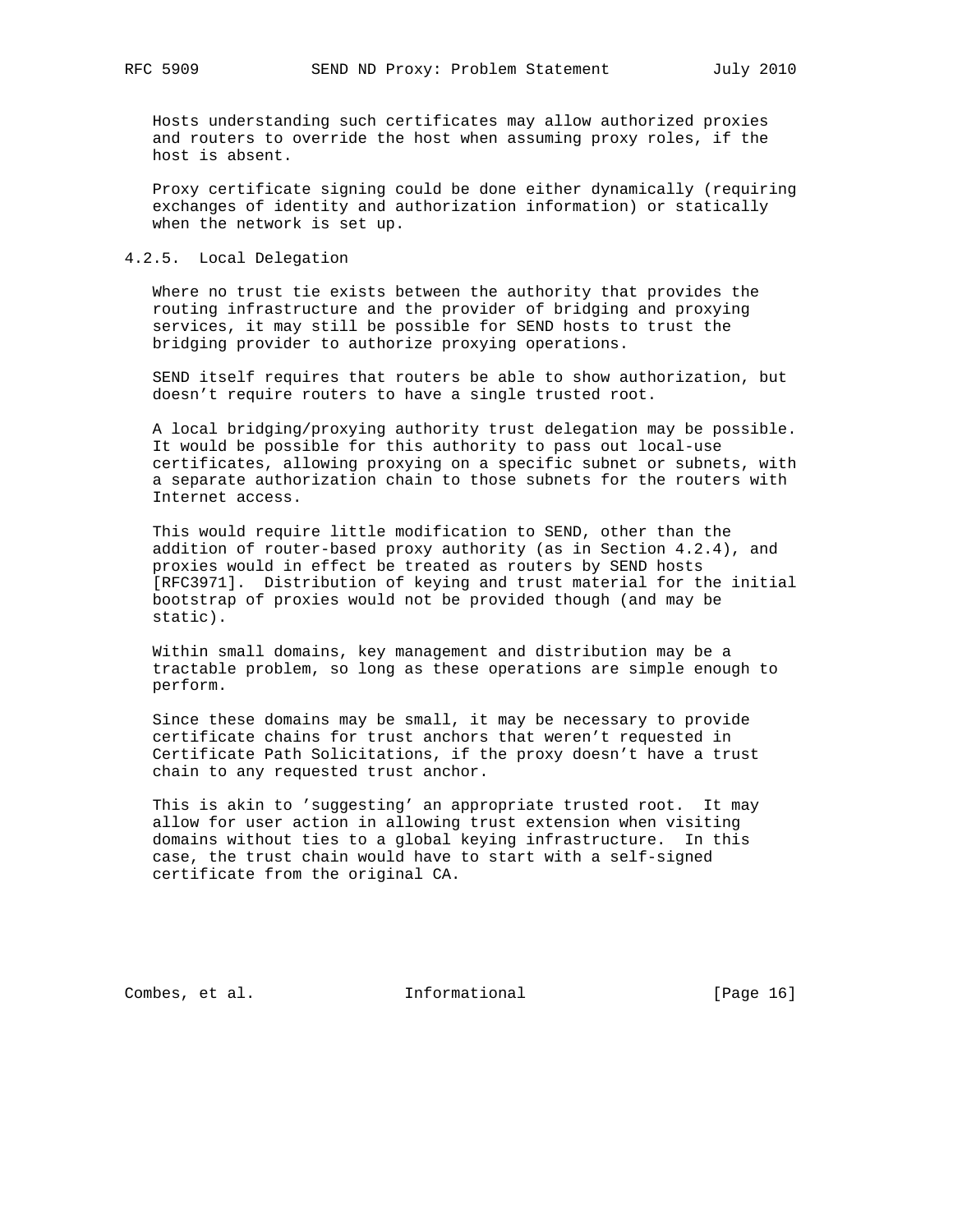# 4.2.6. Host Delegation of Trust to Proxies

 Unlike Mobile IPv6, for bridge-like proxied networks, there is no existing security association upon which to transport proxying authorization credentials.

 Thus, proxies need to convince Neighbors to delegate proxy authority to them, in order to proxy-advertise to nodes on different segments. It will be difficult without additional information to distinguish between legitimate proxies and devices that have no need or right to proxy (and may want to make two network segments appear connected).

 When proxy advertising, proxies must not only identify that proxying needs to occur, but provide proof that they are allowed to do so, so that SEND Neighbor Cache Entries may be updated. Unless the authorization to update such entries is tied to address ownership proofs from the proxied host or the verifiable routing infrastructure, spoofing may occur.

 When a host received a proxied Neighbor advertisement, it would be necessary to check authorization in the same way that authorization delegation discovery is performed in SEND.

 Otherwise, certificate transport will be required to exchange authorization between proxied nodes and proxies.

 Proxies would have to be able to delegate this authorization to downstream proxies, as described in Section 4.2.3.

# 4.3. Proxying Unsecured Addresses

 Where the original Neighbor Discovery message is unsecured, there is an argument for not providing secured proxy service for that node.

 In both the Mobile IPv6 and extended networks cases, the node may arrive back at the network and require other hosts to map their existing Neighbor Cache Entry to the node's link-layer address. The re-arriving node's overriding of link-layer address mappings will occur without SEND in this case.

 It is notable that without SEND protection any node may spoof the arrival, and effectively steal service across an extended network. This is the same as in the non-proxy case, and is not made significantly worse by the proxy's presence (although the identity of the attacker may be masked if source addresses are being replaced).

Combes, et al. 1nformational [Page 17]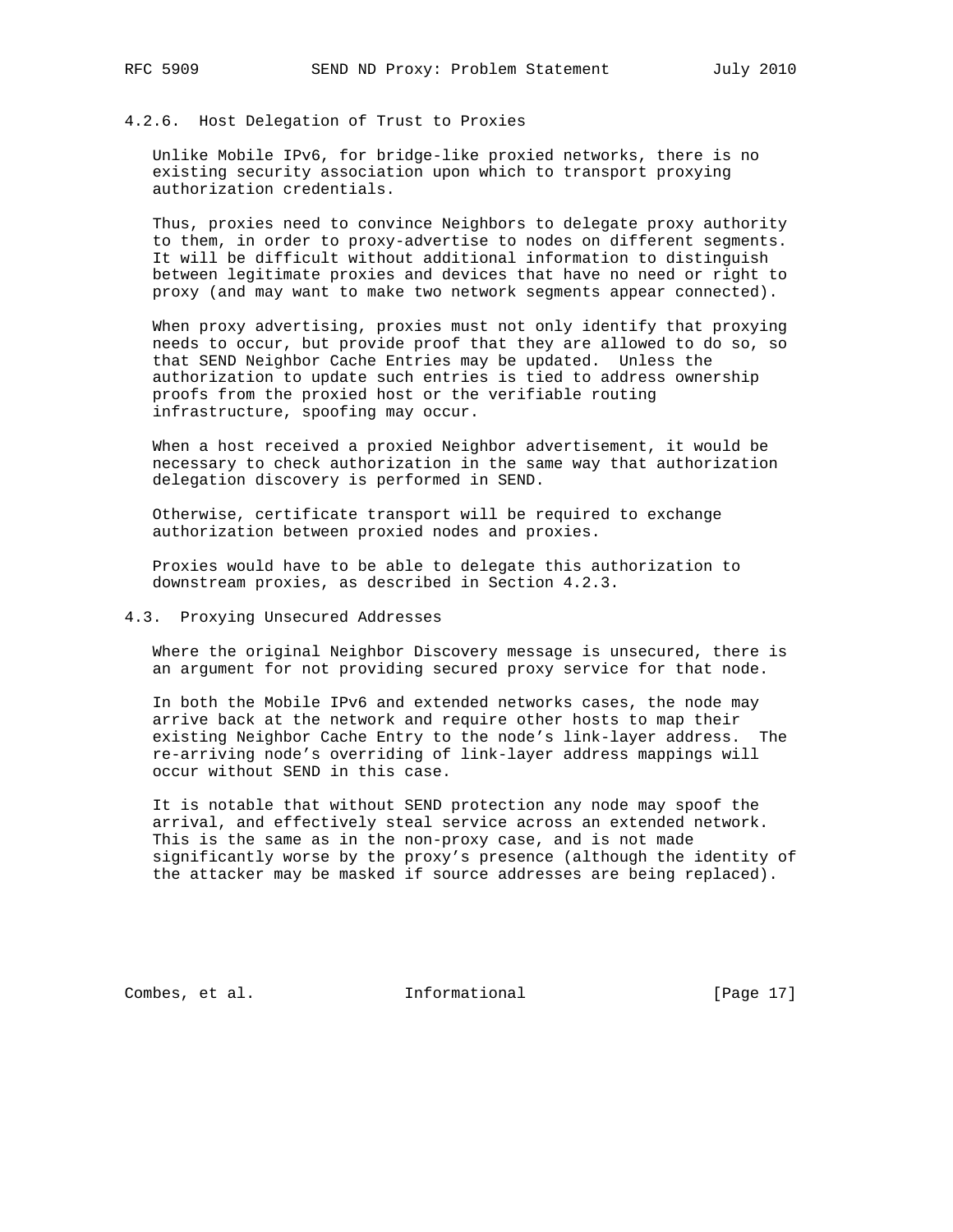If signatures over the proxied messages were to be used, re-arrival and override of the Neighbor Cache Entries would have to be allowed, so the signatures would indicate that at least the proxy wasn't spoofing (even if the original sender was).

 For non-SEND routers, though, it may be possible for secured proxies to send signed router advertisement messages, in order to ensure that routers aren't spoofed, and subsequently switched to different parts of the extended network.

 This has problems in that the origin is again unsecured, and any node on the network could spoof router advertisement for an unsecured address. These spoofed messages may become almost indistinguishable (except for the non-CGA origin address) from unspoofed messages from SEND routers.

 Given these complexities, the simplest method is to allow unsecured devices to be spoofed from any port on the network, as is the case today.

5. Two or More Nodes Defending the Same Address

 All the previous sections of this document focused on the case where two nodes defend the same address (i.e., the node and the proxy). However, there are also cases where two or more nodes are defending the same address. This is at least the case for:

- o Nodes having the same address, as the Mobile Access Gateway's (MAG's) ingress link-local address in Proxy Mobile IPv6 (PMIPv6) [RFC5213].
- o Nodes having a common anycast address [RFC4291].

 The problem statement, described previously in this document, applies for these cases, and the issues are the same from a signaling point of view.

 Multicast addresses are not mentioned here because Neighbor Discovery Protocol is not used for them.

 In the first case, [RFC5213] assumes that the security material used by SEND (i.e., public-private key pair) is shared between all the MAGs. For the second case, there is no solution today. But, in the same way, it should be possible to assume that the nodes having a common anycast address could also share the security material.

Combes, et al. 1nformational [Page 18]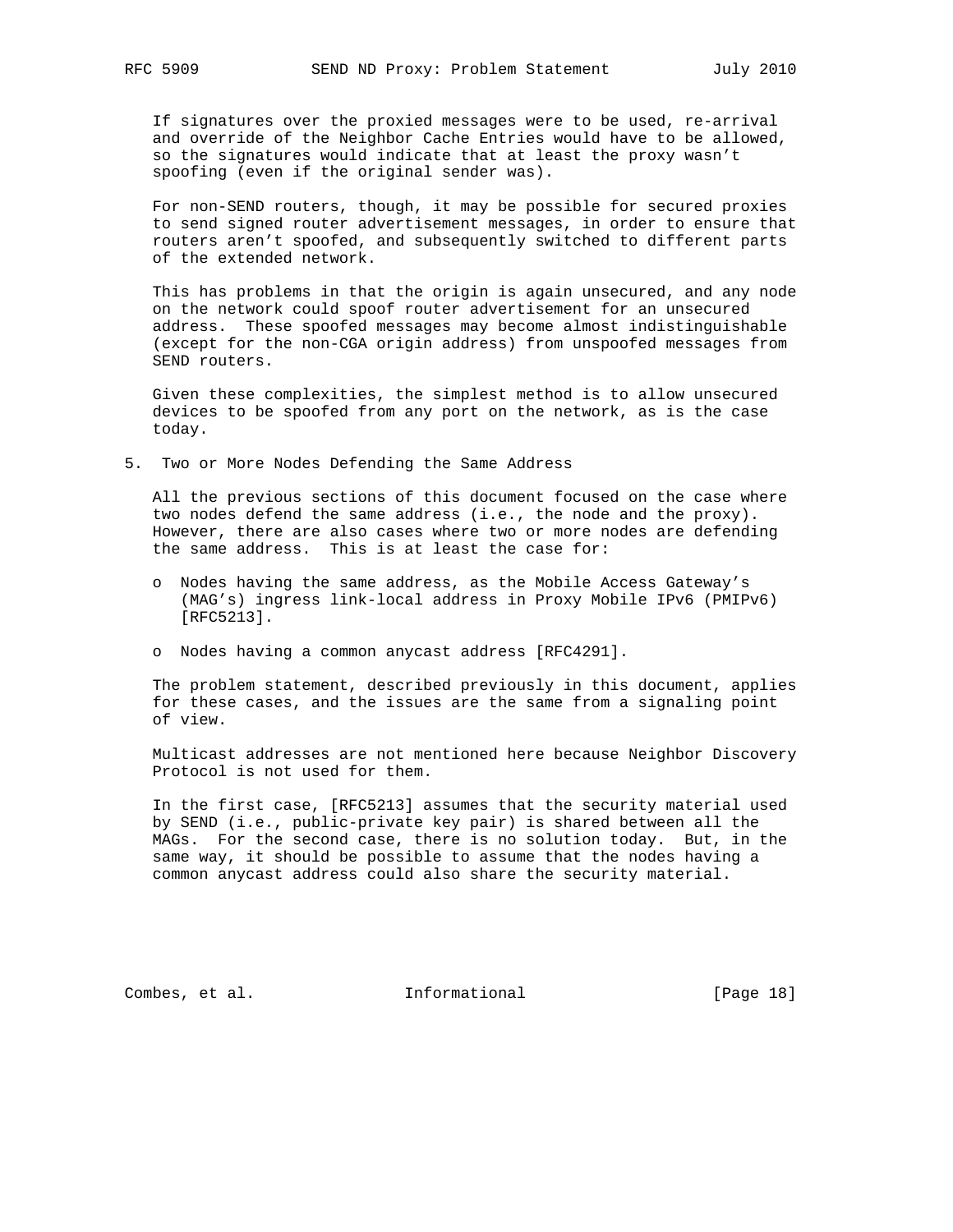It is important to notice that when many nodes defending the same address are not in the same administrative domain (e.g., MAGs in different administrative domains but in the same PMIPv6 domain [RFC5213]), sharing the security material used by SEND may raise a security issue.

# 6. Security Considerations

#### 6.1. Router Trust Assumption

 Router-based authorization for Secured Proxy ND may occur without the knowledge or consent of a device. It is susceptible to the 'Good Router Goes Bad' attack described in [RFC3756].

# 6.2. Certificate Transport

 Certificate delegation relies upon transfer of the new credentials to the proxying HA in order to undertake ND proxy on its behalf. Since the binding cannot come into effect until DAD has taken place, the delegation of the proxying authority necessarily predates the return of the Binding Ack, as described in [RFC3775]. In the case above described, the home tunnel that comes into creation as part of the binding process may be required for transport of Certificate Path Solicitations or Advertisements [RFC3971]. This constitutes a potential chicken-and-egg problem. Either modifications to initial home binding semantics or certificate transport are required. This may be trivial if certificates are sent in the clear between the MN's Care-of Address (CoA) and the HA without being tunneled.

# 6.3. Timekeeping

 All of the presented methods rely on accurate timekeeping on the receiver nodes of Neighbor Discovery Timestamp Options.

 For router-authorized proxy ND, a Neighbor may not know that a particular ND message is replayed from the time when the proxied host was still on-link, since the message's timestamp falls within the valid timing window. Where the router advertises its secured proxy NA, a subsequent replay of the old message will override the NCE created by the proxy.

 Creating the NCE in this way, without reference to accurate subsequent timing, may only be done once. Otherwise, the receiver will notice that the timestamp of the advertisement is old or doesn't match.

Combes, et al. 1nformational [Page 19]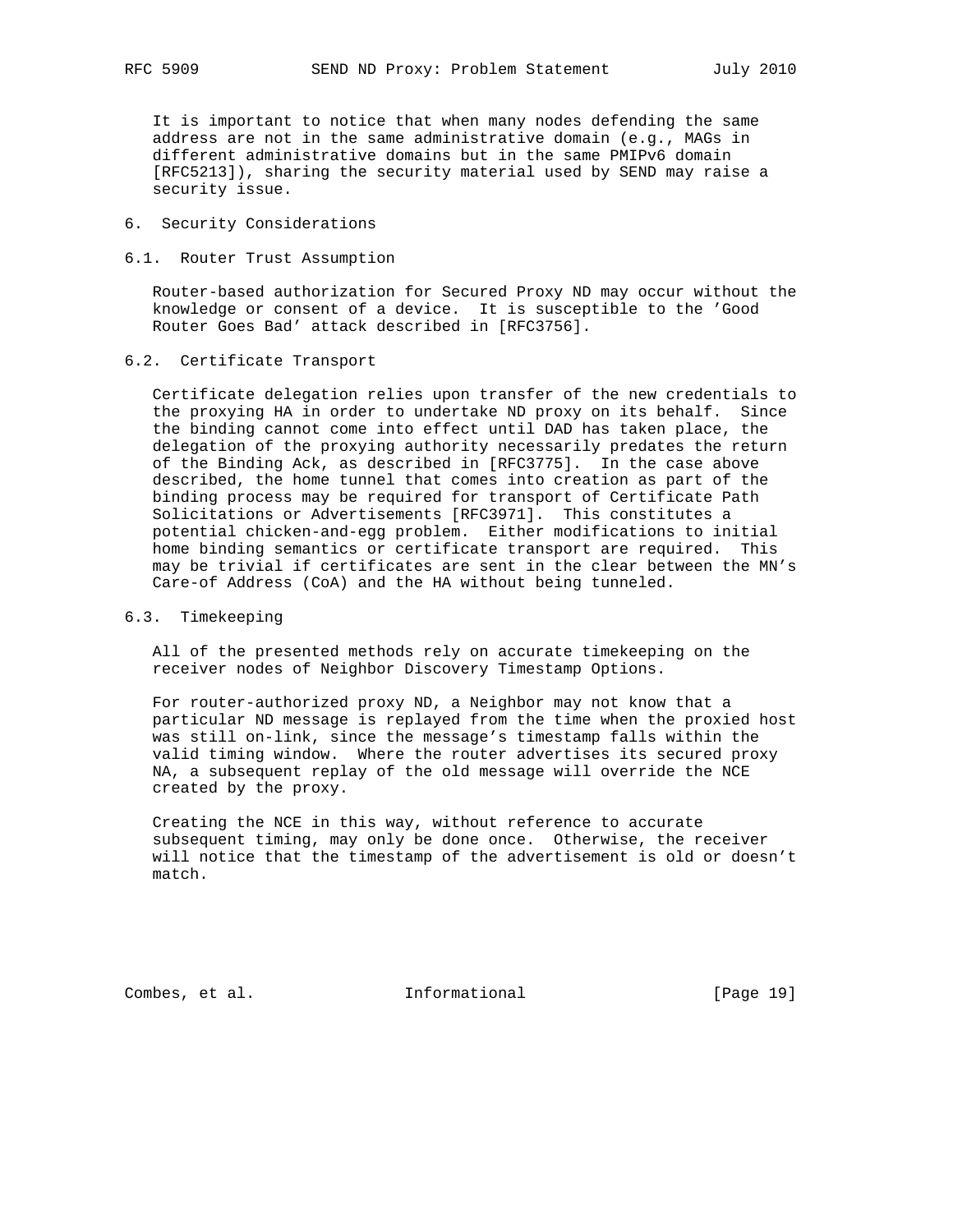One way of creating a sequence of replayable messages that have timestamps likely to be accepted is to pretend to do an unsecured DAD on the address each second while the MN is at home. The attacker saves each DAD defense in a sequence. The granularity of SEND timestamp matching is around one second, so the attacker has a set of SEND NAs to advertise, starting at a particular timestamp, and valid for as many seconds as the original NA gathering occurred.

 This sequence may then be played against any host that doesn't have a timestamp history for that MN, by tracking the number of seconds elapsed since the initial transmission of the replayed NA to that victim, and replaying the appropriate cached NA.

 Where certificate-based authorization of ND proxy is in use, the origination/starting timestamp of the delegated authority may be used to override a replayed (non-proxy) SEND NA, while also ensuring that the Proxy NA's timestamp (provided by the proxy) is fresh. A returning MN would advertise a more recent timestamp than the delegated authority and thus override it. This method is therefore not subject to the above attack, since the proxy advertisement's certificate will have a timestamp greater than any replayed messages, preventing it from being overridden.

7. Acknowledgments

 James Kempf and Dave Thaler particularly contributed to work on this document. Contributions to discussion on this topic helped to develop this document. The authors would also like to thank Jari Arkko, Vijay Devarapalli, Mohan Parthasarathy, Marcelo Bagnulo, Julien Laganier, Tony Cheneau, Michaela Vanderveen, Sean Shen, and Sheng Jiang for their comments and suggestions.

 Jean-Michel Combes is partly funded by MobiSEND, a research project supported by the French 'National Research Agency' (ANR).

- 8. References
- 8.1. Normative References
	- [RFC3775] Johnson, D., Perkins, C., and J. Arkko, "Mobility Support in IPv6", RFC 3775, June 2004.
	- [RFC3971] Arkko, J., Kempf, J., Zill, B., and P. Nikander, "SEcure Neighbor Discovery (SEND)", RFC 3971, March 2005.
	- [RFC3972] Aura, T., "Cryptographically Generated Addresses (CGA)", RFC 3972, March 2005.

Combes, et al. 1nformational [Page 20]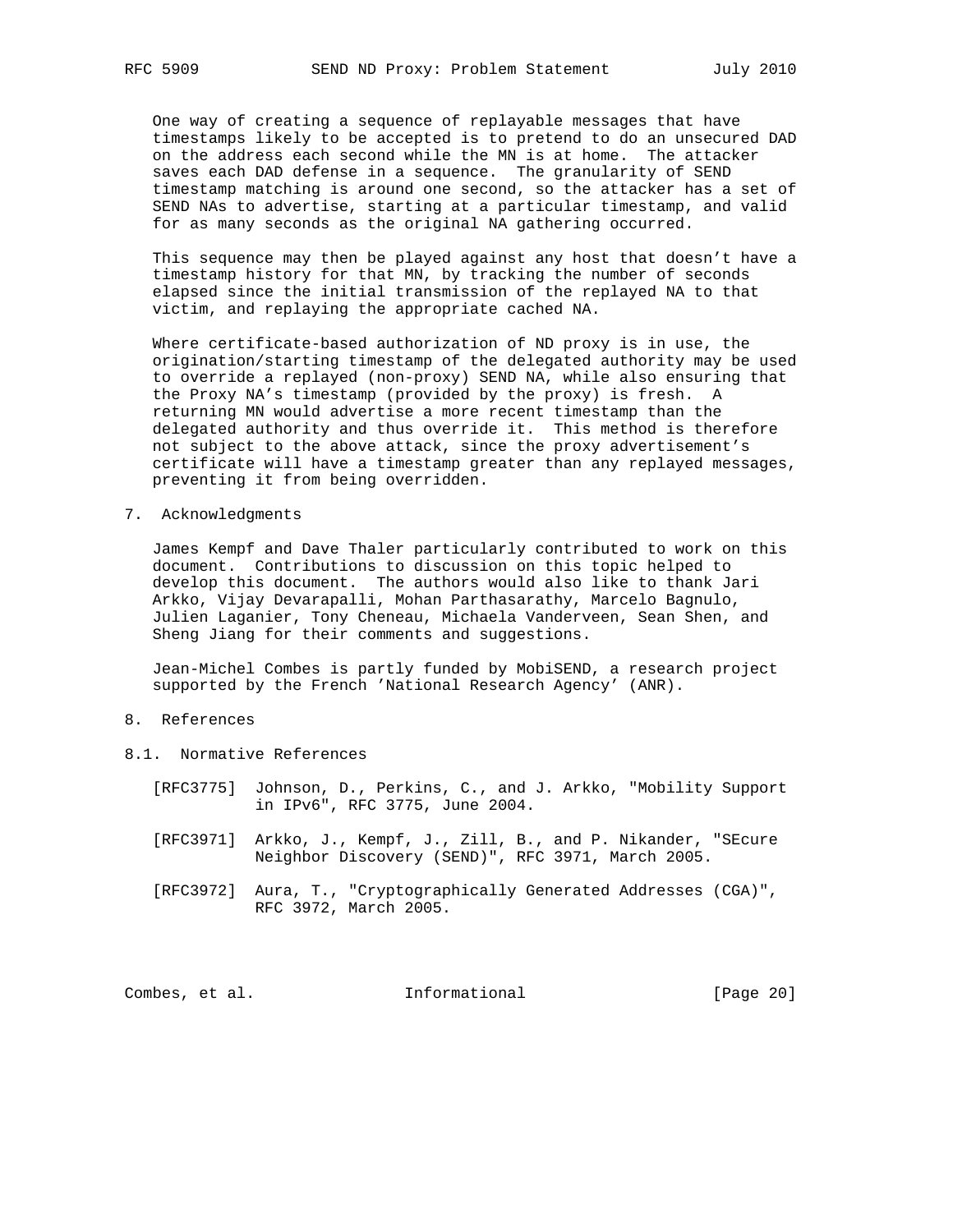- [RFC4291] Hinden, R. and S. Deering, "IP Version 6 Addressing Architecture", RFC 4291, February 2006.
- [RFC4306] Kaufman, C., "Internet Key Exchange (IKEv2) Protocol", RFC 4306, December 2005.
- [RFC4389] Thaler, D., Talwar, M., and C. Patel, "Neighbor Discovery Proxies (ND Proxy)", RFC 4389, April 2006.
- [RFC4861] Narten, T., Nordmark, E., Simpson, W., and H. Soliman, "Neighbor Discovery for IP version 6 (IPv6)", RFC 4861, September 2007.
- [RFC4862] Thomson, S., Narten, T., and T. Jinmei, "IPv6 Stateless Address Autoconfiguration", RFC 4862, September 2007.
- 8.2. Informative References
	- [RFC3756] Nikander, P., Kempf, J., and E. Nordmark, "IPv6 Neighbor Discovery (ND) Trust Models and Threats", RFC 3756, May 2004.
	- [RFC3963] Devarapalli, V., Wakikawa, R., Petrescu, A., and P. Thubert, "Network Mobility (NEMO) Basic Support Protocol", RFC 3963, January 2005.
	- [RFC5213] Gundavelli, S., Leung, K., Devarapalli, V., Chowdhury, K., and B. Patil, "Proxy Mobile IPv6", RFC 5213, August 2008.
	- [RFC5280] Cooper, D., Santesson, S., Farrell, S., Boeyen, S., Housley, R., and W. Polk, "Internet X.509 Public Key Infrastructure Certificate and Certificate Revocation List (CRL) Profile", RFC 5280, May 2008.
	- [RFC5380] Soliman, H., Castelluccia, C., ElMalki, K., and L. Bellier, "Hierarchical Mobile IPv6 (HMIPv6) Mobility Management", RFC 5380, October 2008.
	- [RFC5568] Koodli, R., "Mobile IPv6 Fast Handovers", RFC 5568, July 2009.
	- [RING] Kempf, J. and C. Gentry, "Secure IPv6 Address Proxying using Multi-Key Cryptographically Generated Addresses (MCGAs)", Work in Progress, August 2005.

Combes, et al. 1nformational [Page 21]